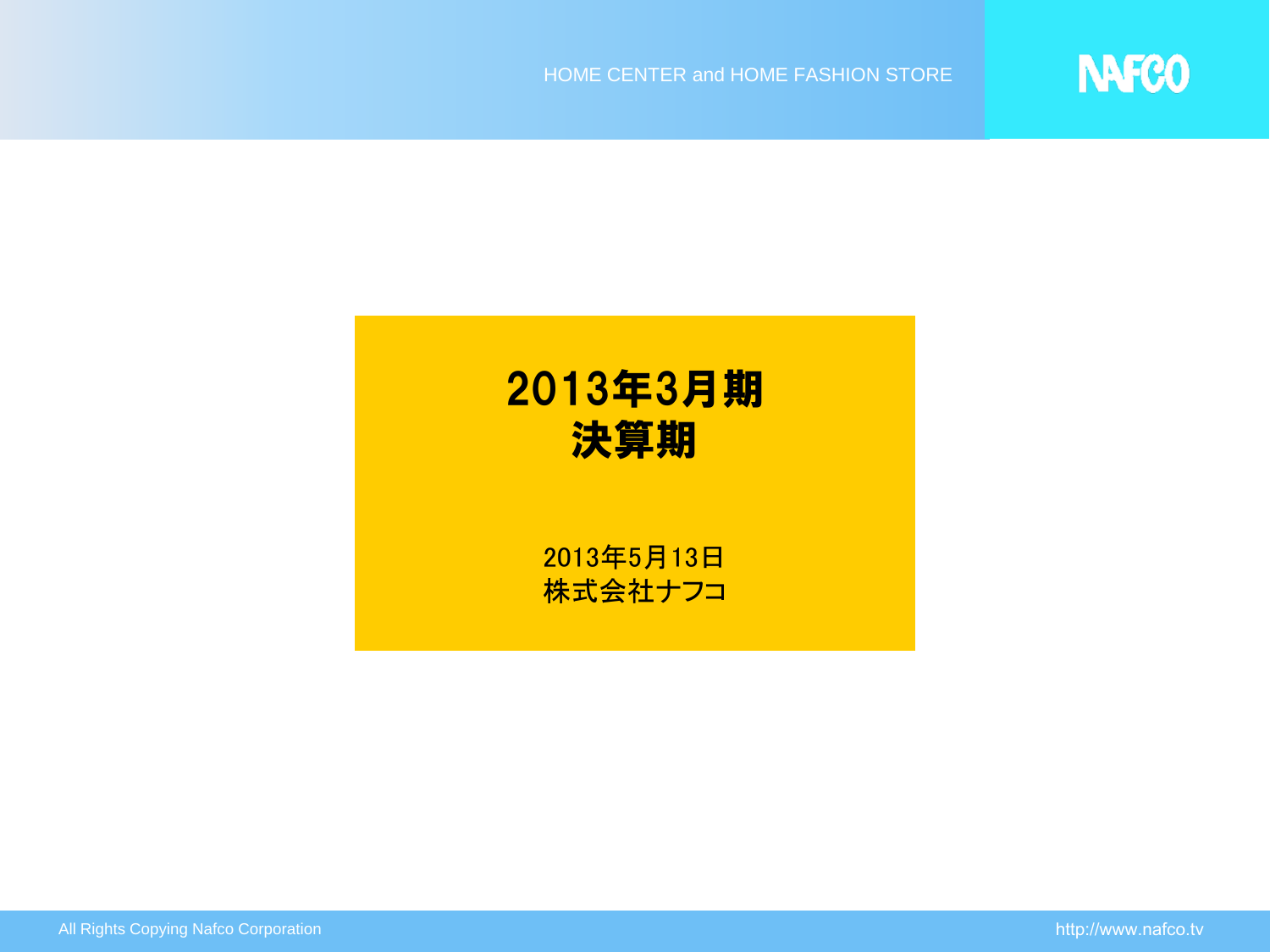

### 決算期の概要

#### 1.増収増益: 売上高 224,122百万円 前年同期比 +1.7%

客数 +3.4%、 客単価 ▲1.7% ≫資材·DIY·園芸用品 +4.0% ≫生活用品 +1.2% ≫家具・ホームファッション用品 +0.8%

| 営業利益  | 11.253百万円 | 前年同期比 | <b>A4.3%</b>      |
|-------|-----------|-------|-------------------|
| 経常利益  | 11.558百万円 | Ш     | $\triangle 3.3\%$ |
| 当期純利益 | 6.825百万円  | Ш     | $+8.0%$           |

### 2. 売上総利益率: 32.5% 前年同期比 ▲0.1ポイント

3.店舗数: 322店舗(新規出店 24店舗)(閉鎖店舗 0店舗)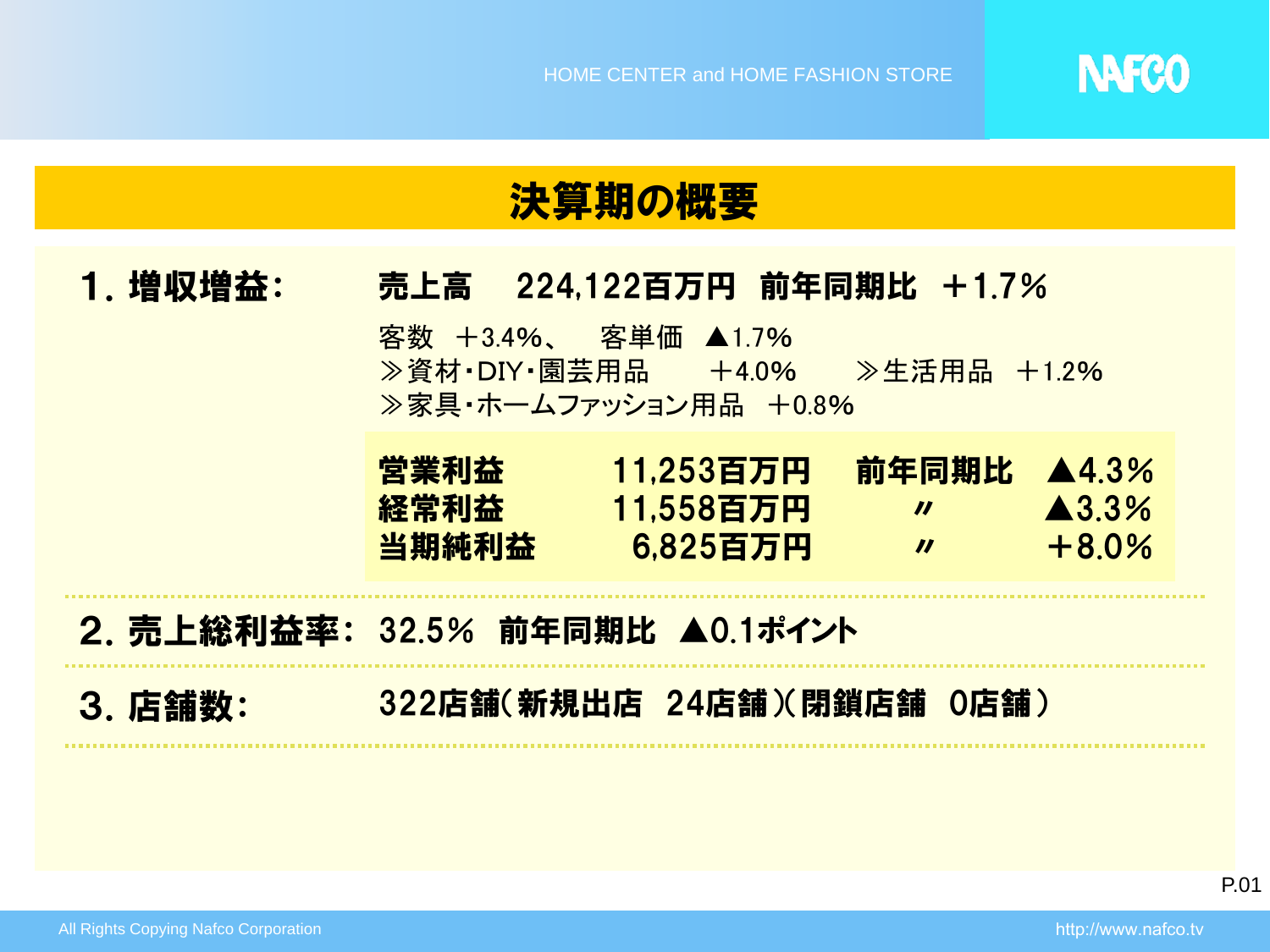

## 損益計算書 (単位:百万円)

|         | 12年3月期  | 構成比<br>(96) | 13年3月期  | 構成比<br>(96) | 前年同期比<br>(96)        |
|---------|---------|-------------|---------|-------------|----------------------|
| 売上高     | 220,347 | 100.0       | 224,122 | 100.0       | $+1.7$               |
| 売上総利益   | 71,750  | 32.6        | 72,857  | 32.5        | $+1.5$               |
| 販売一般管理費 | 59,989  | 27.2        | 61,603  | 27.5        | $+2.7$               |
| 営業利益    | 11,761  | 5.3         | 11,253  | 5.0         | $\blacktriangle$ 4.3 |
| 経常利益    | 11,949  | 5.4         | 11,558  | 5.2         | $\blacktriangle$ 3.3 |
| 当期純利益   | 6,321   | 2.9         | 6,825   | 3.0         | $+8.0$               |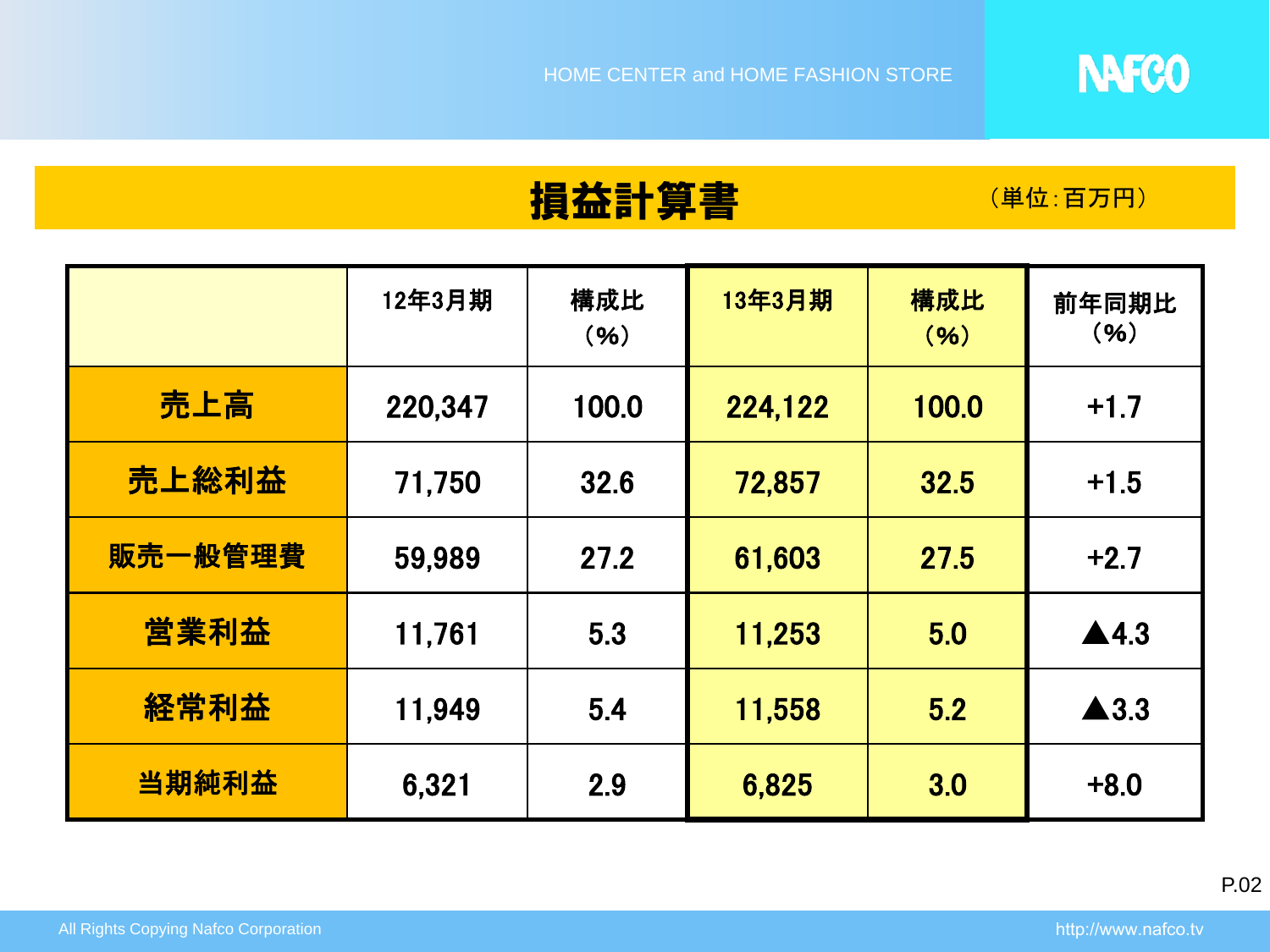

| 損益計算書の主なポイント         |                                                                                                                                                       |  |  |  |  |  |  |
|----------------------|-------------------------------------------------------------------------------------------------------------------------------------------------------|--|--|--|--|--|--|
| 1. 売上高:              | 224,122百万円 前年同期比 +1.7%<br>客数 +3.4%、 客単価 ▲1.7%<br>既存店 ▲2.7%                                                                                            |  |  |  |  |  |  |
|                      | 資材・DIY・園芸用品<br>84,269百万円 +4.0%<br>生活用品<br>64.552百万円 +1.2%<br>家具·Hfa用品<br>53,878 百万円 +0.8%<br>その他<br>21,420百万円 ▲2.9%                                   |  |  |  |  |  |  |
| 2. 売上総利益:<br>売上総利益率: | 前年同期比 +1.5%<br>72.857百万円<br><b>▲0.1ポイント</b><br>32.5%<br>$\boldsymbol{\prime\prime}$<br>資材・DIY・園芸用品=33.9% 生活用品=26.6%<br>家具·ホームファッション用品=39.5% その他=27.3% |  |  |  |  |  |  |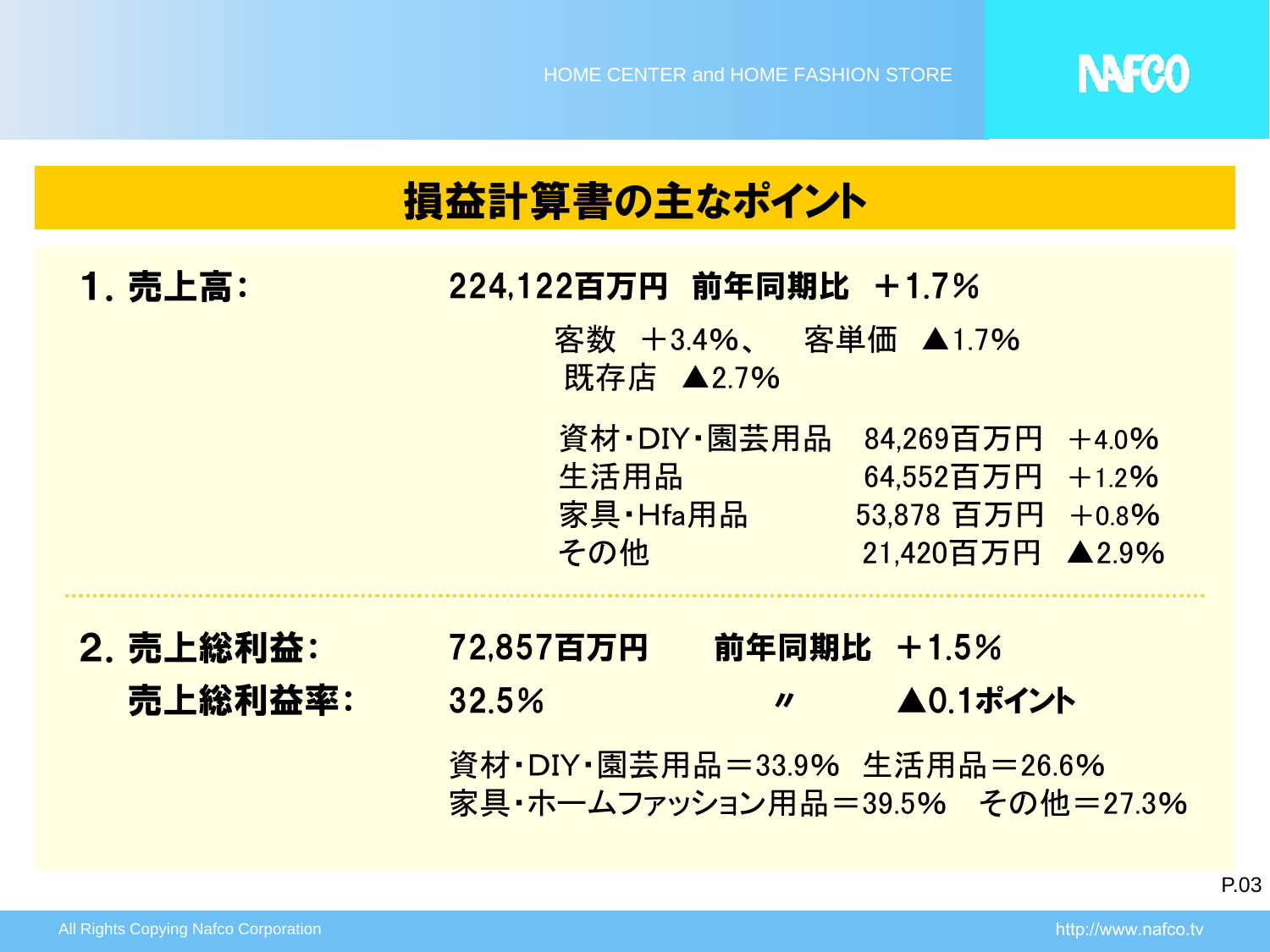

| 損益計算書の主なポイント    |                                                                                                   |  |  |  |  |  |
|-----------------|---------------------------------------------------------------------------------------------------|--|--|--|--|--|
| 3. 販売一般管理費:     | <u>61,603百万円  前年同期比</u><br>$+2.7%$<br>【主な内訳】広告宣伝費 +1.8%<br>減価償却費 +6.3%<br>人件費 +3.0%<br>地代家賃 +2.6% |  |  |  |  |  |
| 販売一般管理費率: 27.5% | 前年同期比 +0.3ポイント                                                                                    |  |  |  |  |  |
| 4. 営業利益:        | 前年同期比 ▲4.3%<br>11,253百万円<br>営業利益率 5.0% ▲0.3ポイント                                                   |  |  |  |  |  |
| 5. 経常利益:        | 前年同期比 ▲3.3%<br>11,558百万円<br>営業外収益 690百万円 営業外費用 385百万円<br>経常利益率 5.2 % ▲0.2ポイント                     |  |  |  |  |  |
| 6. 当期純利益:       | 前年同期比 +8.0%<br>6,825百万円<br>+0.1ポイント<br>当期純利益率 3.0%                                                |  |  |  |  |  |
|                 |                                                                                                   |  |  |  |  |  |

特別損失256百万円中 減損損失・232百万円(8店舗)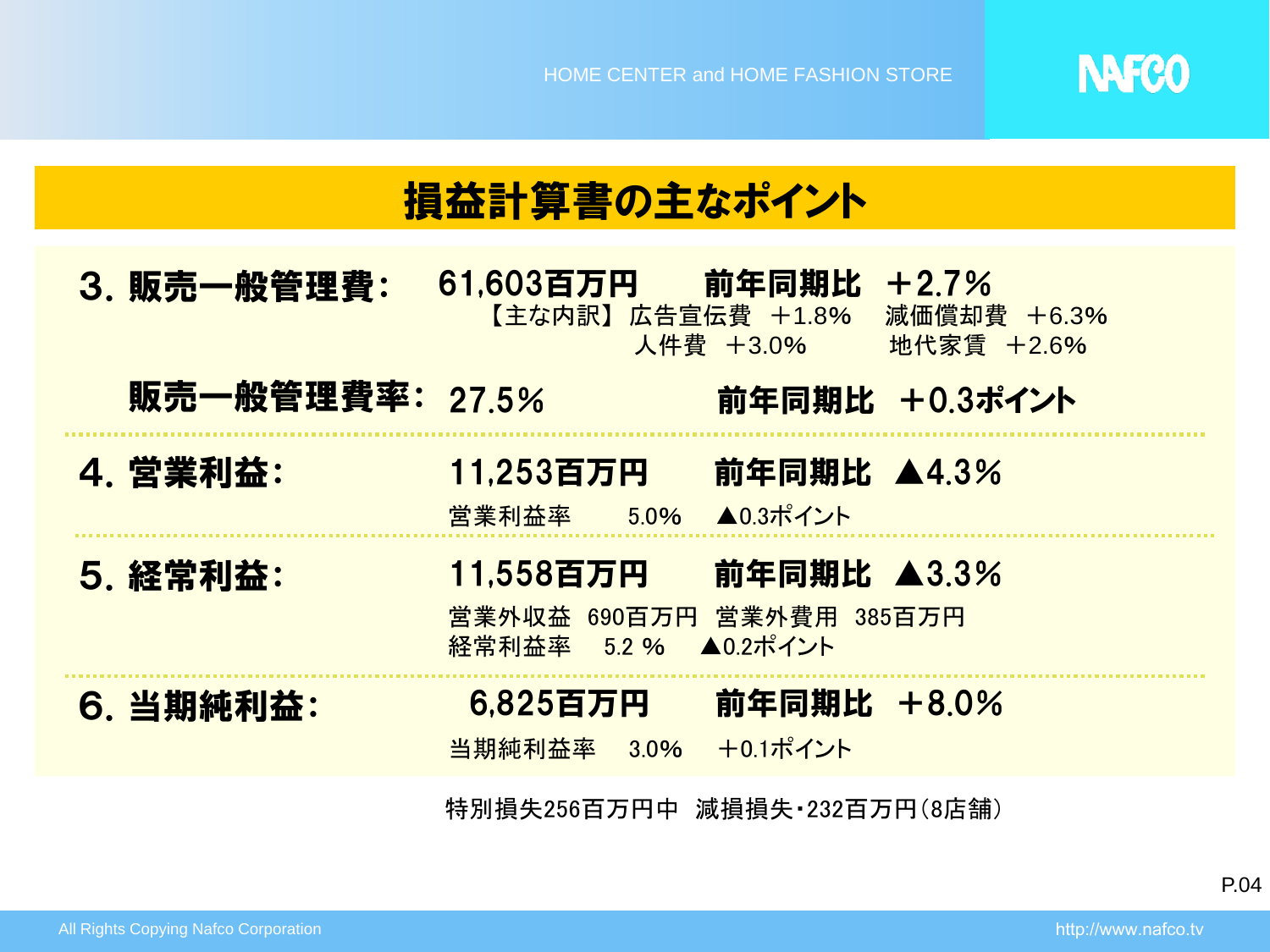## **貸借対照表 (単位:百万円)**

|      | 12年3月期  | 13年3月期  | 前年同期比<br>(96)   |
|------|---------|---------|-----------------|
| 総資産  | 197,388 | 202,942 | $+2.8$          |
| 流動資産 | 84,638  | 86,094  | $+1.7$          |
| 固定資産 | 112,749 | 116,848 | $+3.6$          |
| 負債   | 84,173  | 83,922  | $\triangle$ 0.3 |
| 純資産  | 113,214 | 119,019 | $+5.1$          |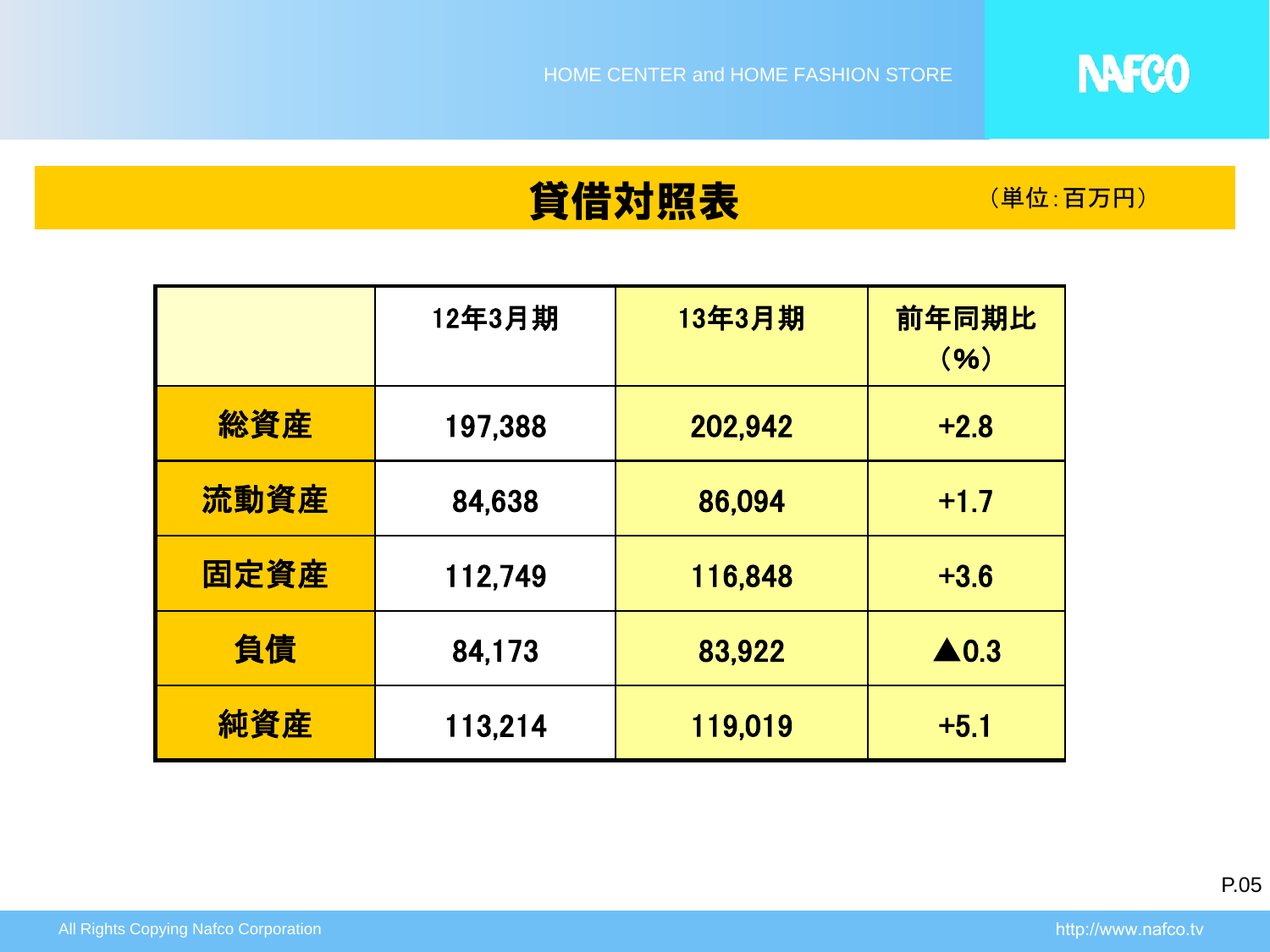

## 貸借対照表の主なポイント

- 1.商品在庫: 57,882百万円 前年同期比 +6.9% 主に新店と増床による増加 既存店 +0.2%
- 2.有形固定資産: 103,757百万円 前年同期比 +4.1% 建物 +8.1% 土地 ±0.0%
- 3.純資産: 119,019百万円 前年同期比 +5.1% 自己資本比率 58.6%(+1.2%)
- 4.有利子負債: 25,479百万円 前年同期比 ▲8.2% 有利子負債比率 21.4%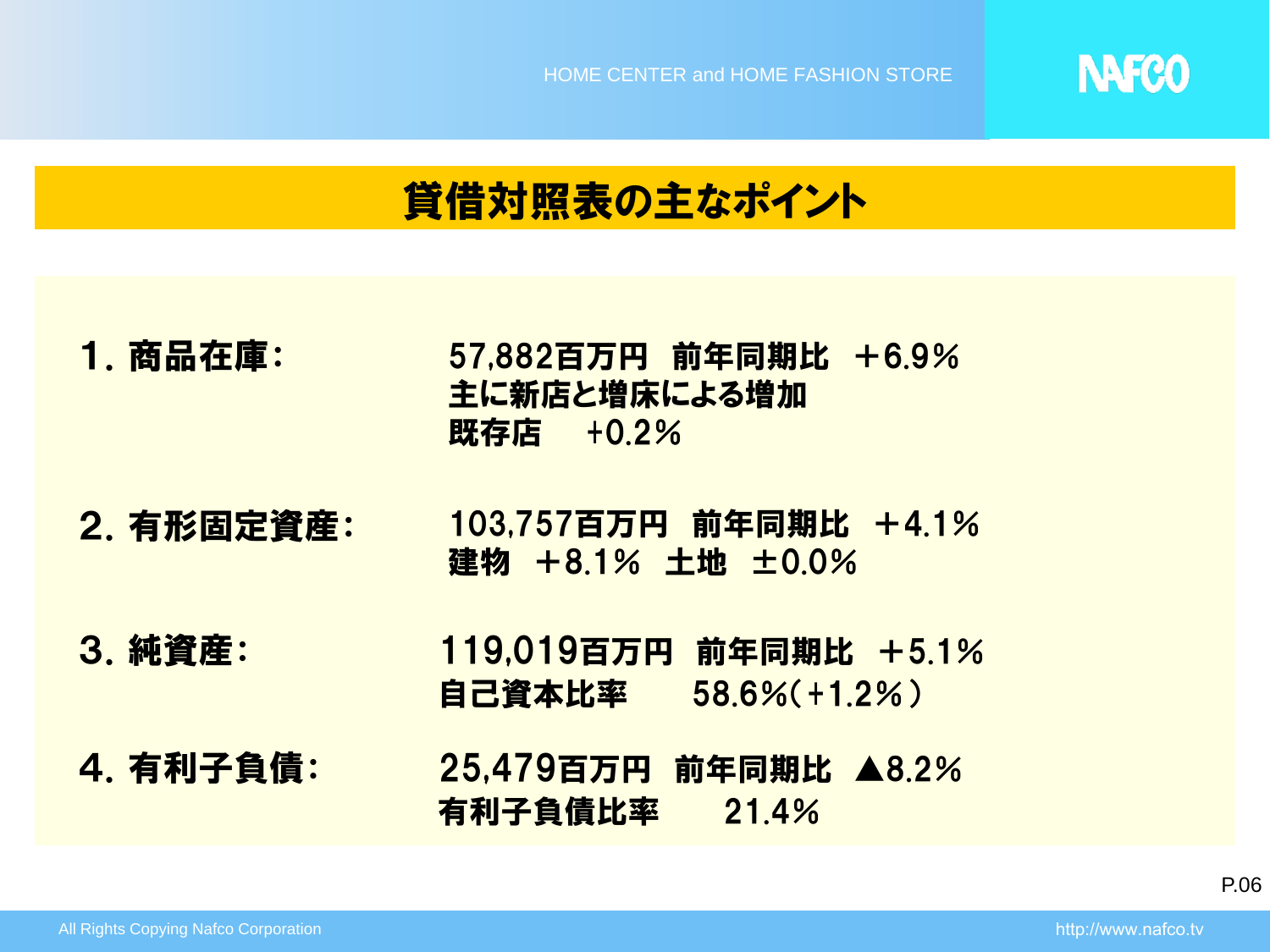

## キャッシュ・フロー計算書 (単位:百万円)

|                  | 12年3月期                 | 13年3月期            |
|------------------|------------------------|-------------------|
| 営業活動によるキャッシュ・フロー | 8,562                  | 7.946             |
| 投資活動によるキャッシュ・フロー | $\triangle 6,781$      | $\triangle$ 5,738 |
| 財務活動によるキャッシュ・フロー | $\blacktriangle$ 1,503 | ▲4,677            |
| 現金および現金同等物の増減額   | 277                    | ▲2,469            |
| 現金および現金同等物の期末残高  | 22,788                 | 20,318            |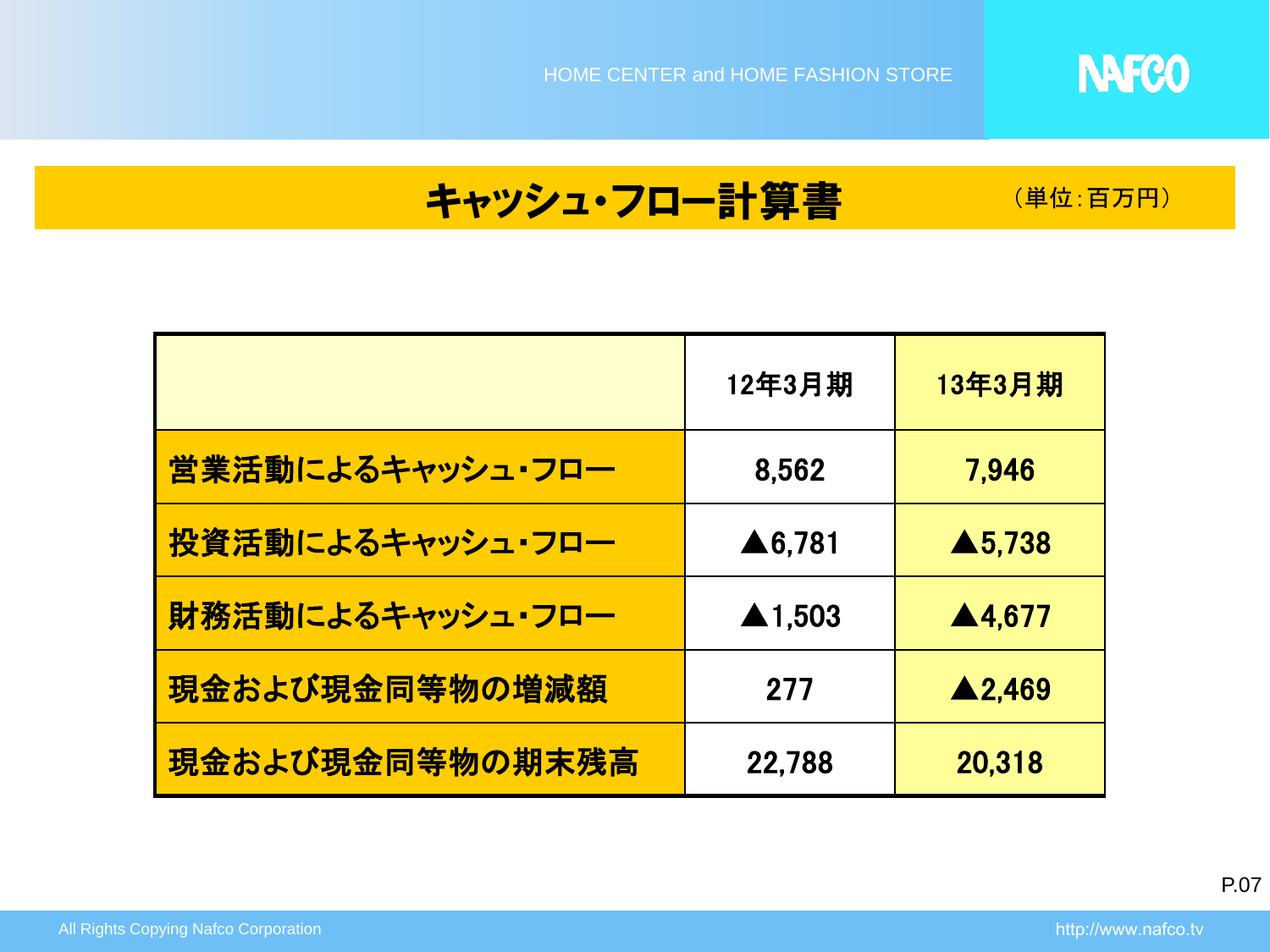

## 既存店の売上高・客数・客単価の推移



|     | 4月   | 5月    | 6月   | 7月   | 8 <sup>7</sup> | 9月    | 10月   | 11月  | 12月  | 1月   | 2月   | 3月    | 年間   |
|-----|------|-------|------|------|----------------|-------|-------|------|------|------|------|-------|------|
| 売上高 | 98.9 | 100.1 | 95.7 | 93.0 | 99.1           | 100.3 | 96.7  | 99.1 | 91.4 | 94.2 | 96.4 | 104.6 | 97.3 |
| 客数  | 99.7 | 102.3 | 97.2 | 94.7 | 100.5          | 101.3 | 100.4 | 99.5 | 93.6 | 97.3 | 98.2 | 105.5 | 99.1 |
| 客単価 | 99.1 | 97.7  | 98.5 | 98.2 | 98.5           | 98.9  | 96.2  | 99.5 | 97.6 | 96.8 | 98.1 | 99.1  | 98.2 |
|     |      |       |      |      |                |       |       |      |      |      |      |       | P.08 |

All Rights Copying Nafco Corporation http://www.nafco.tv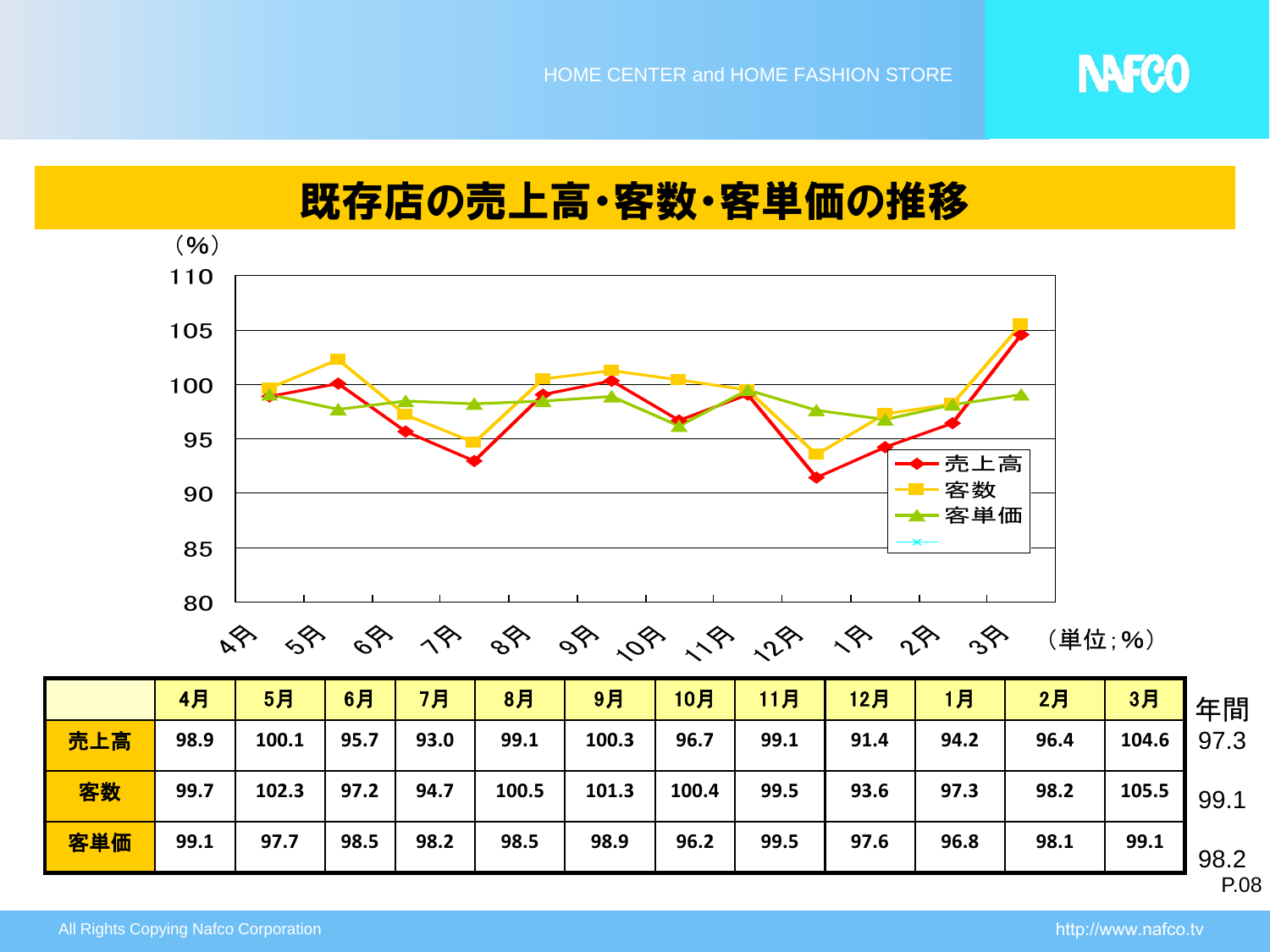

### 過去3年間の既存店の売上高の推移



P.09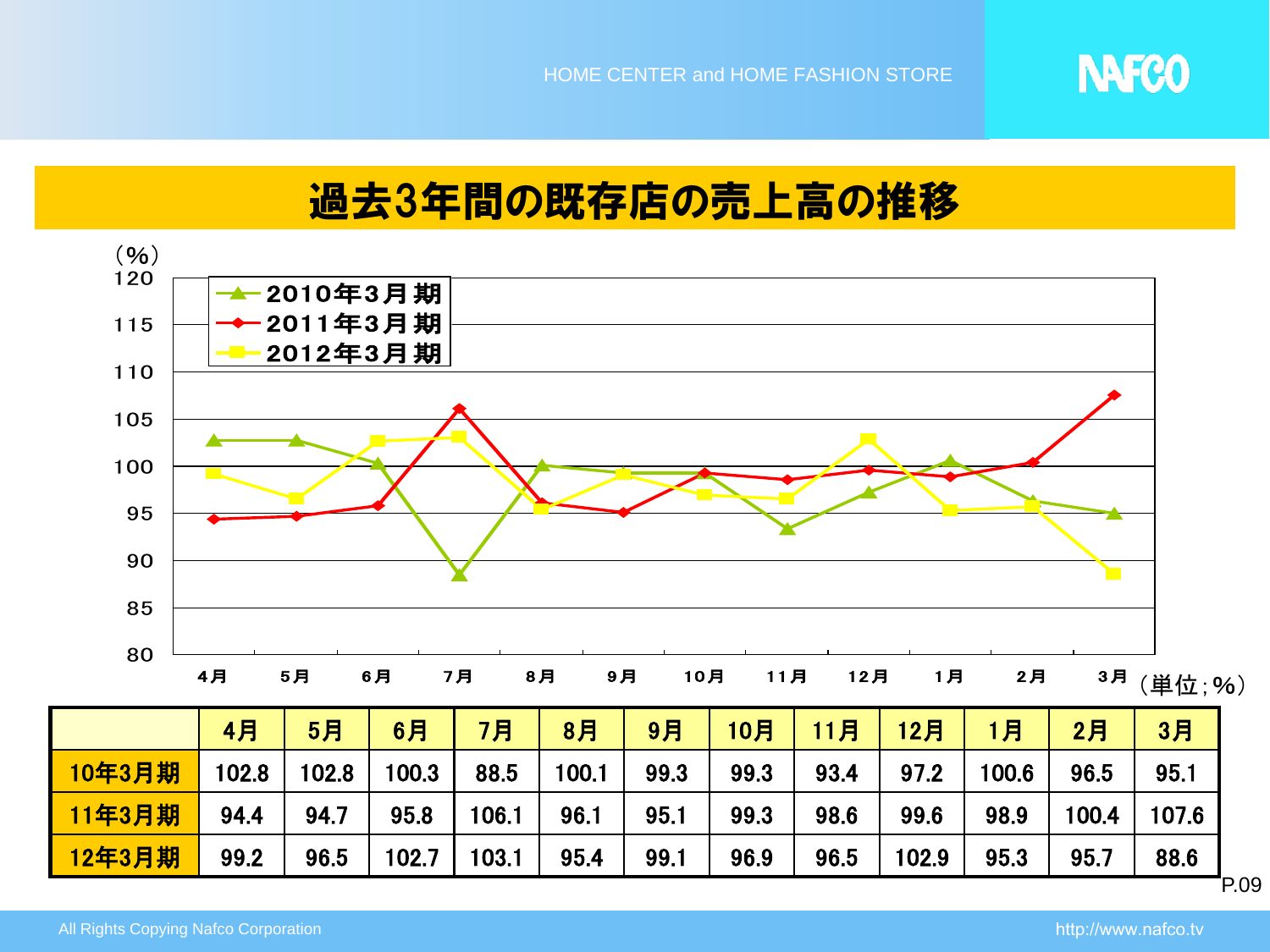

# 13年3月期・第1四半期・新規開店店舗一覧

|                | 店舗名             | 所在地 | 店舗面積<br>(m <sup>2</sup> ) | 開店年月  | 業態          |
|----------------|-----------------|-----|---------------------------|-------|-------------|
|                | たかはし<br>高梁      | 岡山  | 2,721                     | 24/04 | HC単独店       |
| $\overline{2}$ | かほく             | 石川  | 8,732                     | 24/04 | 併合店         |
| 3              | やまが<br>山鹿       | 熊本  | 3,300                     | 24/05 | HC単独店       |
| 4              | きょうとやわた<br>京都八幡 | 京都  | 2,529                     | 24/05 | <b>21S館</b> |
| 5              | はままつひがし<br>浜松東  | 静岡  | 6,354                     | 24/06 | 併合店         |
| 6              | せんだいいずみ<br>仙台泉  | 宮城  | 3,131                     | 24/06 | <b>21S館</b> |

P.10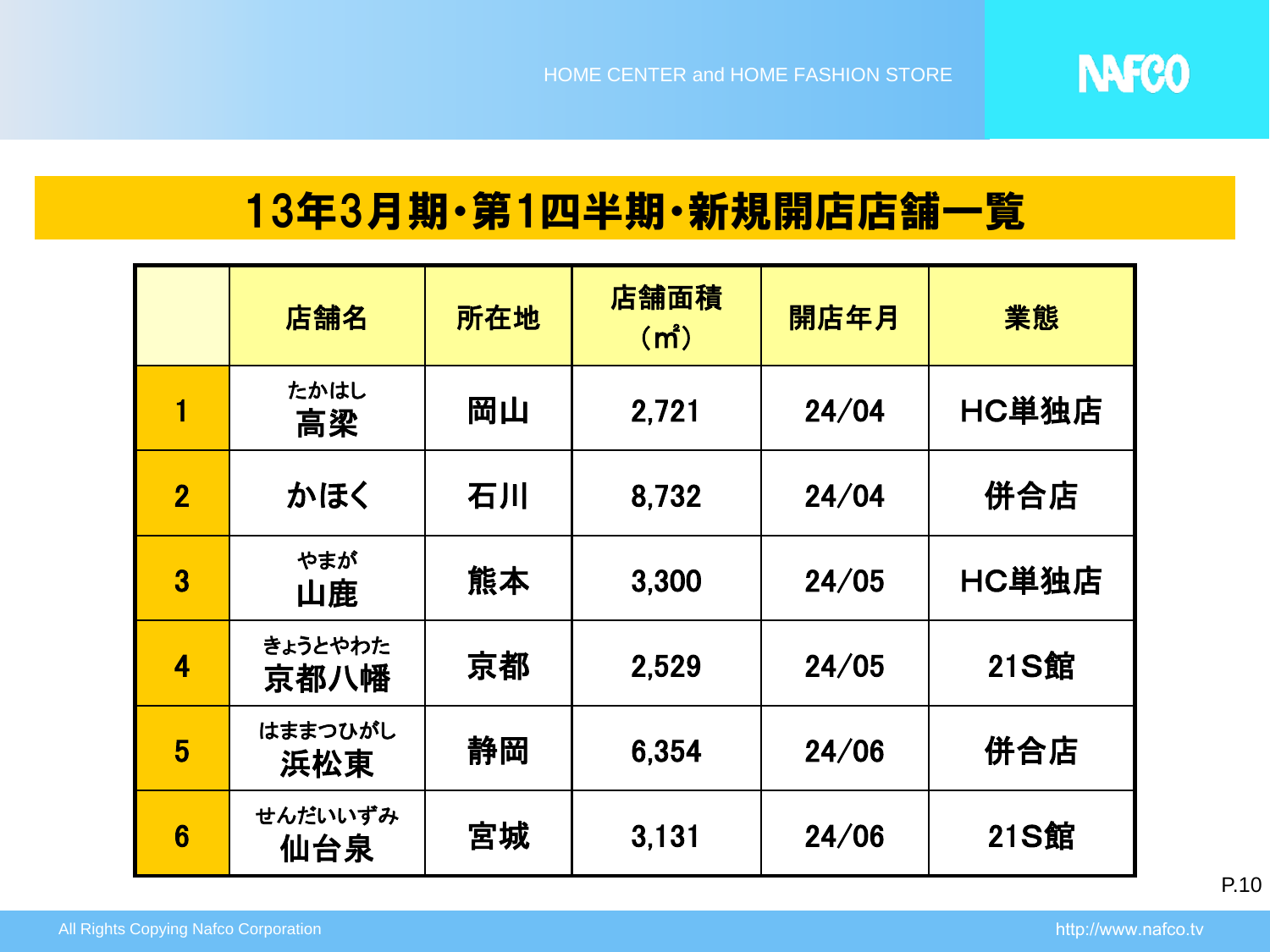

### 13年3月期・第2四半期・新規開店店舗一覧

|    | 店舗名        | 所在地 | 店舗面積<br>(m <sup>2</sup> ) | 開店年月  | 業態      |
|----|------------|-----|---------------------------|-------|---------|
| 7  | こうだ<br>甲田  | 広島  | 995                       | 24/07 | 300坪型HC |
| 8  | たかしま<br>高島 | 滋賀  | 4,312                     | 24/07 | HC単独店   |
| 9  | ちくぜん<br>筑前 | 福岡  | 2,390                     | 24/07 | HC単独店   |
| 10 | ちの<br>茅野   | 長野  | 5,170                     | 24/08 | 併合店     |
| 11 | くらて<br>鞍手  | 福岡  | 3,315                     | 24/08 | HC単独店   |
| 12 | くろぎ<br>未黒  | 福岡  | 2,305                     | 24/08 | HC単独店   |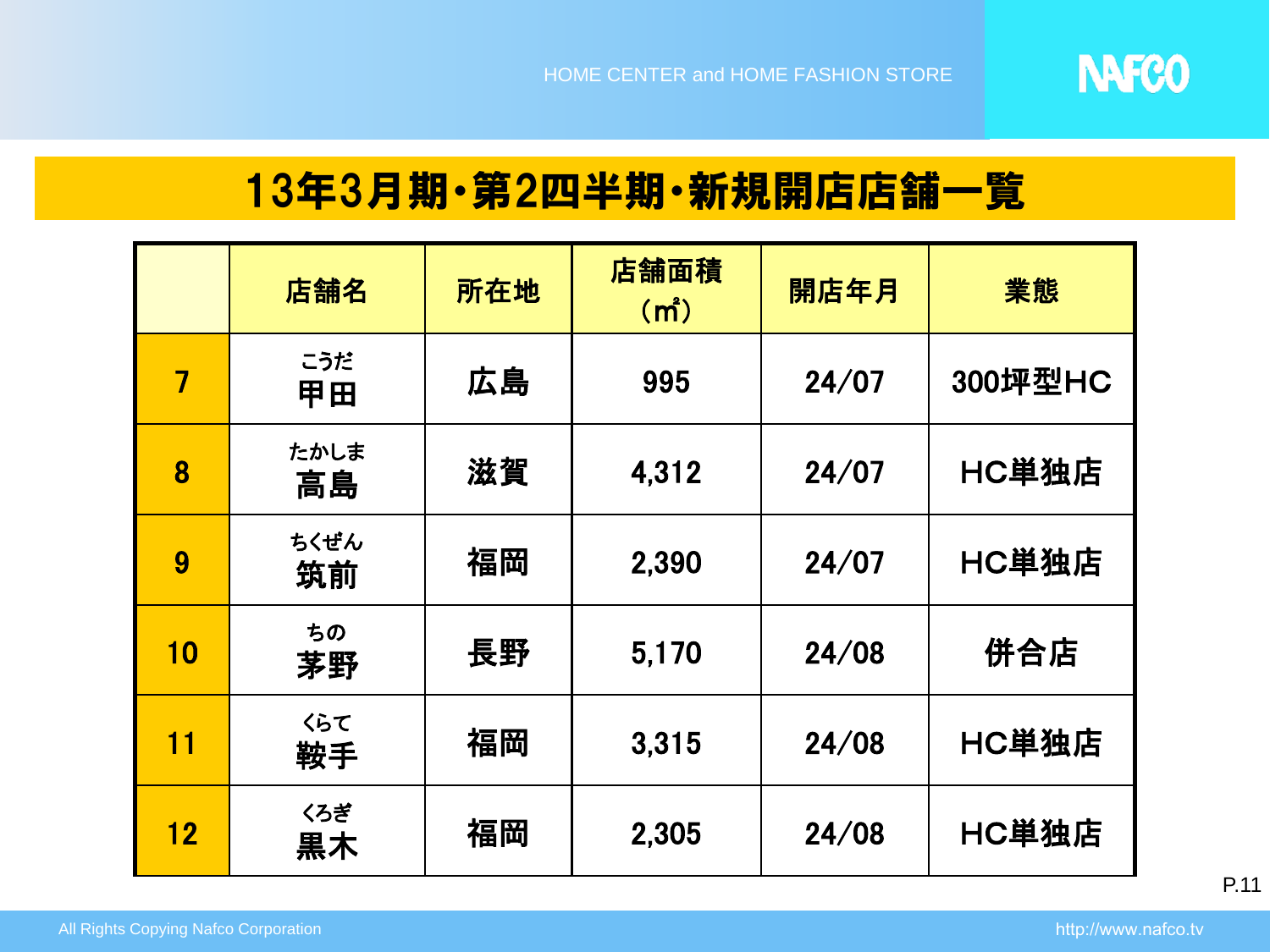

### 13年3月期・第2四半期・新規開店店舗一覧

|    | 店舗名               | 所在地 | 店舗面積<br>(m <sup>2</sup> ) | 開店年月  | 業態    |
|----|-------------------|-----|---------------------------|-------|-------|
| 13 | フレスポ<br>ぶぜん<br>豊前 | 福岡  | 2,691                     | 24/09 | HC単独店 |
| 14 | ようろう<br>養老        | 岐阜  | 3,388                     | 24/09 | HC単独店 |
| 15 | おおすか<br>大須賀       | 静岡  | 5,371                     | 24/09 | HC単独店 |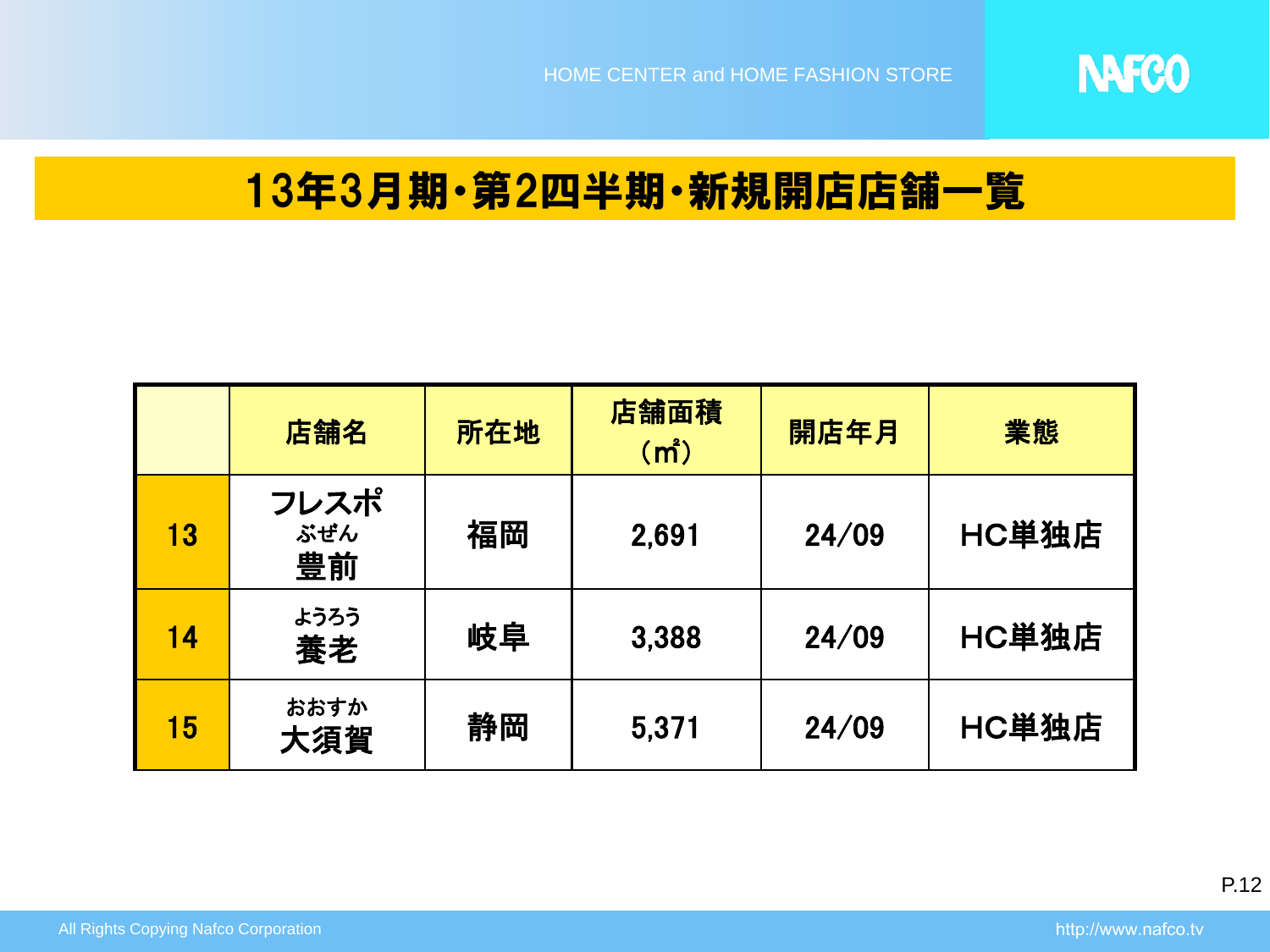

## 13年3月期・第3四半期・新規開店店舗一覧

|           | 店舗名               | 所在地 | 店舗面積(m <sup>2</sup> ) | 開店予定  | 業態    |
|-----------|-------------------|-----|-----------------------|-------|-------|
| 16        | あかいわ<br>赤磐        | 岡山  | 3,641                 | 24/10 | HC単独店 |
| 17        | おおだ<br>大田         | 島根  | 4,629                 | 24/10 | HC単独店 |
| 18        | ごせ<br>御所          | 奈良  | 6,803                 | 24/10 | 併合店   |
| 19        | にしはら<br>西原        | 熊本  | 1,977                 | 24/11 | HC単独店 |
| <b>20</b> | うんなん<br>雲南        | 島根  | 3,967                 | 24/11 | HC単独店 |
| 21        | かごしまとうかい<br>鹿児島東開 | 鹿児島 | 7,820                 | 24/11 | 併合店   |
| <b>22</b> | まりこ<br>丸子         | 静岡  | 8,855                 | 24/12 | 併合店   |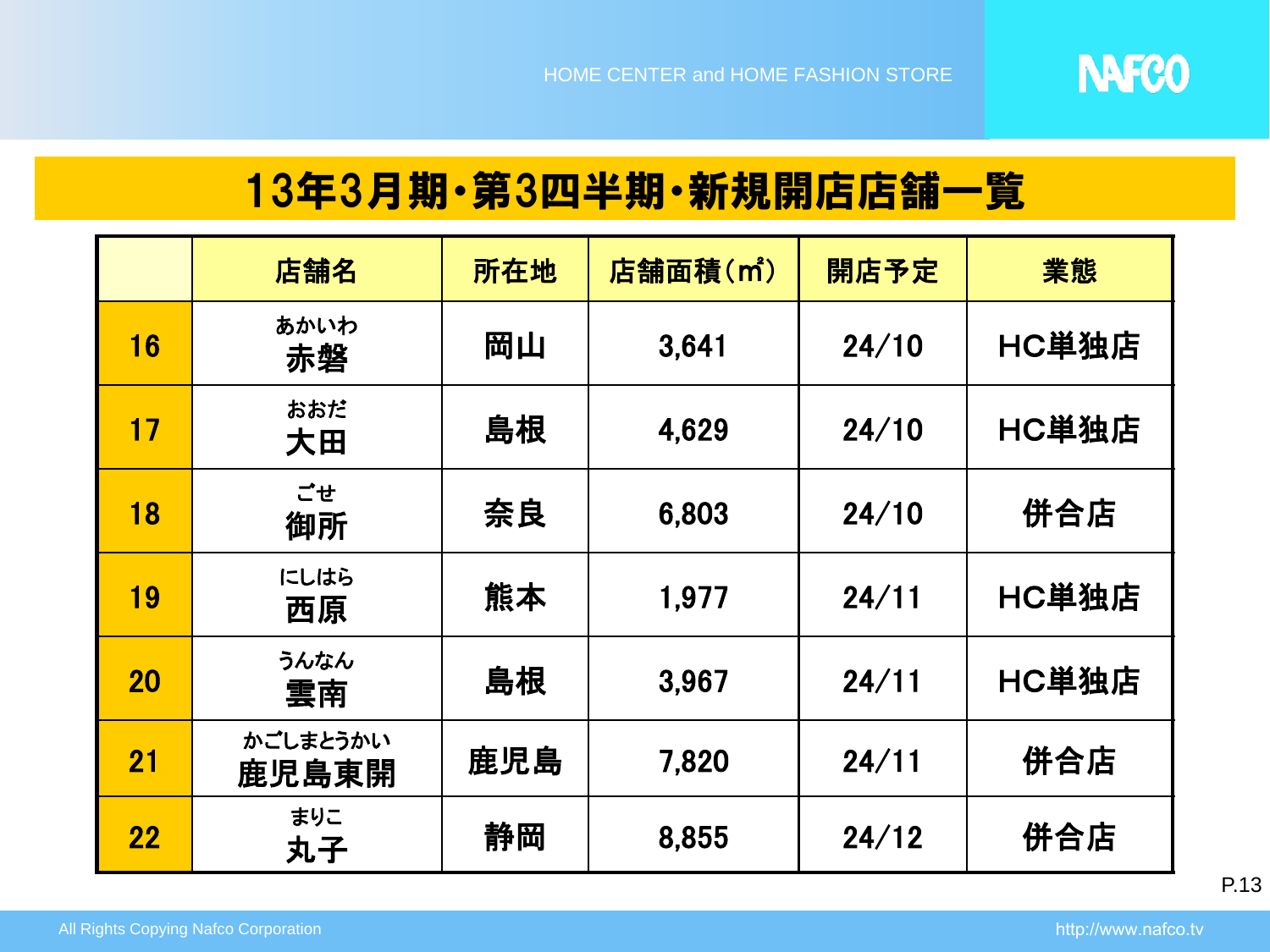

### 13年3月期・第3・4四半期・新規開店店舗一覧

|    | 店舗名           | 所在地 | 店舗面積(m <sup>2</sup> ) | 開店予定  | 業態          |
|----|---------------|-----|-----------------------|-------|-------------|
| 23 | ぬまづ<br>沼津     | 静岡  | 3,999                 | 24/12 | <b>21S館</b> |
| 24 | よつかいどう<br>四街道 | 千葉  | 9.314                 | 25/01 | 併合店         |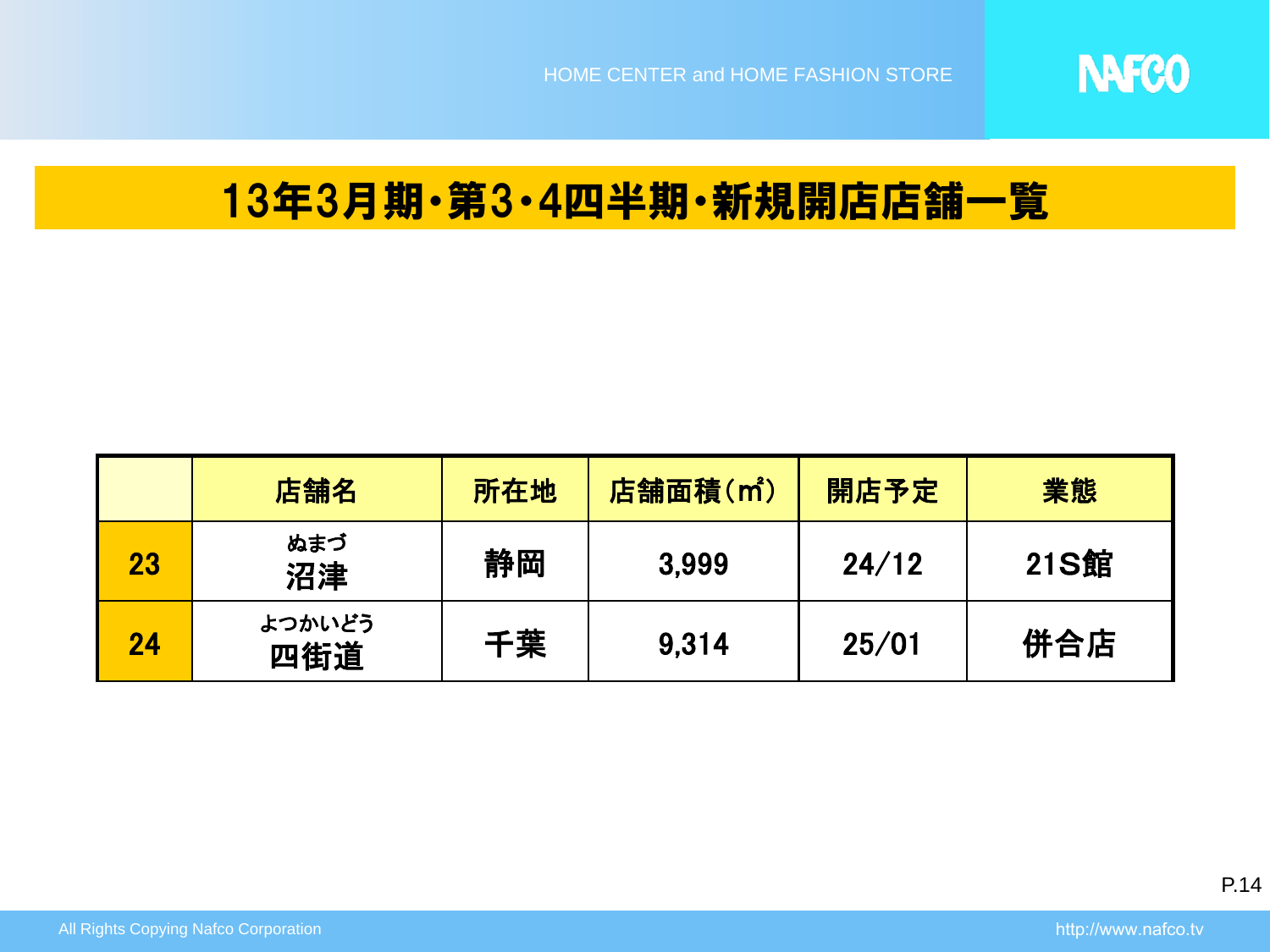

#### HOME CENTER and HOME FASHION STORE







四街道店(千葉県)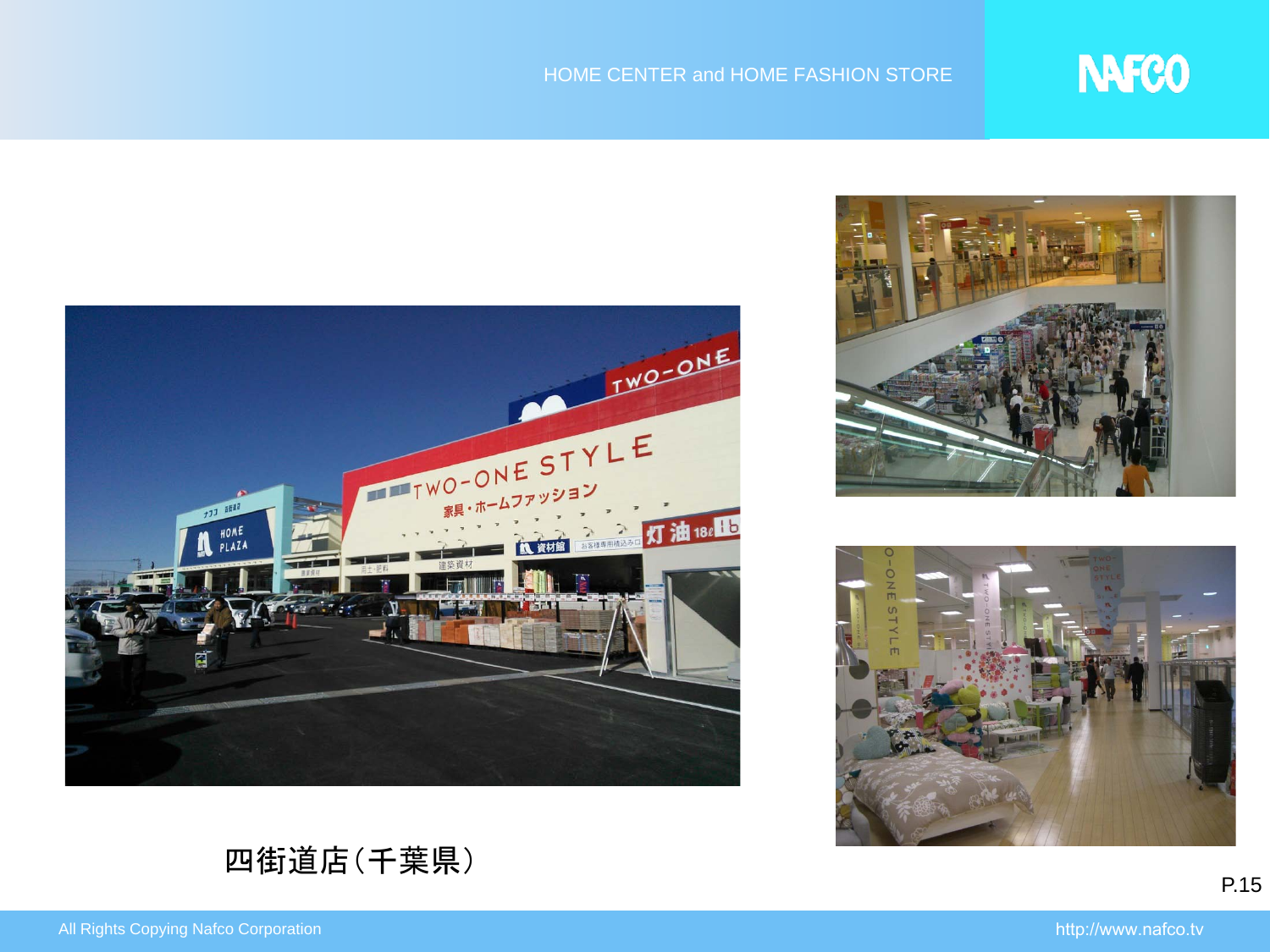

### 左上:大田店(島根県) 左下:丸子店(静岡県) 右下:沼津店(静岡県)





P.16

**NAFCO**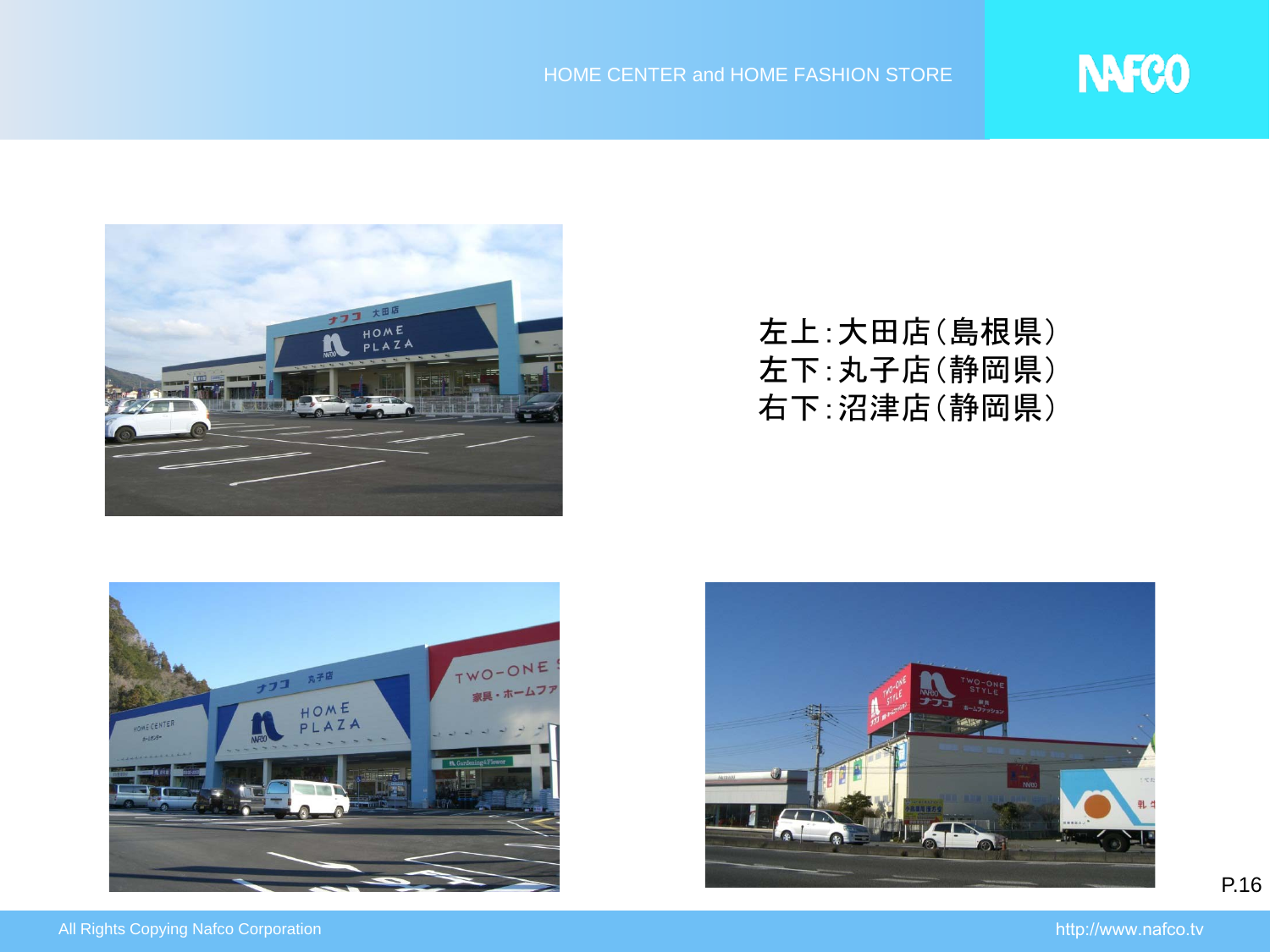

### 13年3月期・増床、改装店舗一覧

|    | 店舗名            | 所在地 | 店舗面積<br>(m <sup>2</sup> ) | 増床年月  | 業態    |
|----|----------------|-----|---------------------------|-------|-------|
| 増1 | つの<br>都農       | 宮崎  | 3,062<br>$(+1,218)$       | 24/05 | HC単独店 |
| 改1 | やまぐち<br>山口     | 山口  | 3,500                     | 24/09 | 併合店   |
| 改1 | ひがしくだまつ<br>東下松 | 山口  | 5,620                     | 24/10 | 併合店   |

都農店=資材館増床。山口=家具館を21S館に改装。東下松=HC単独店から併合店へ業態変更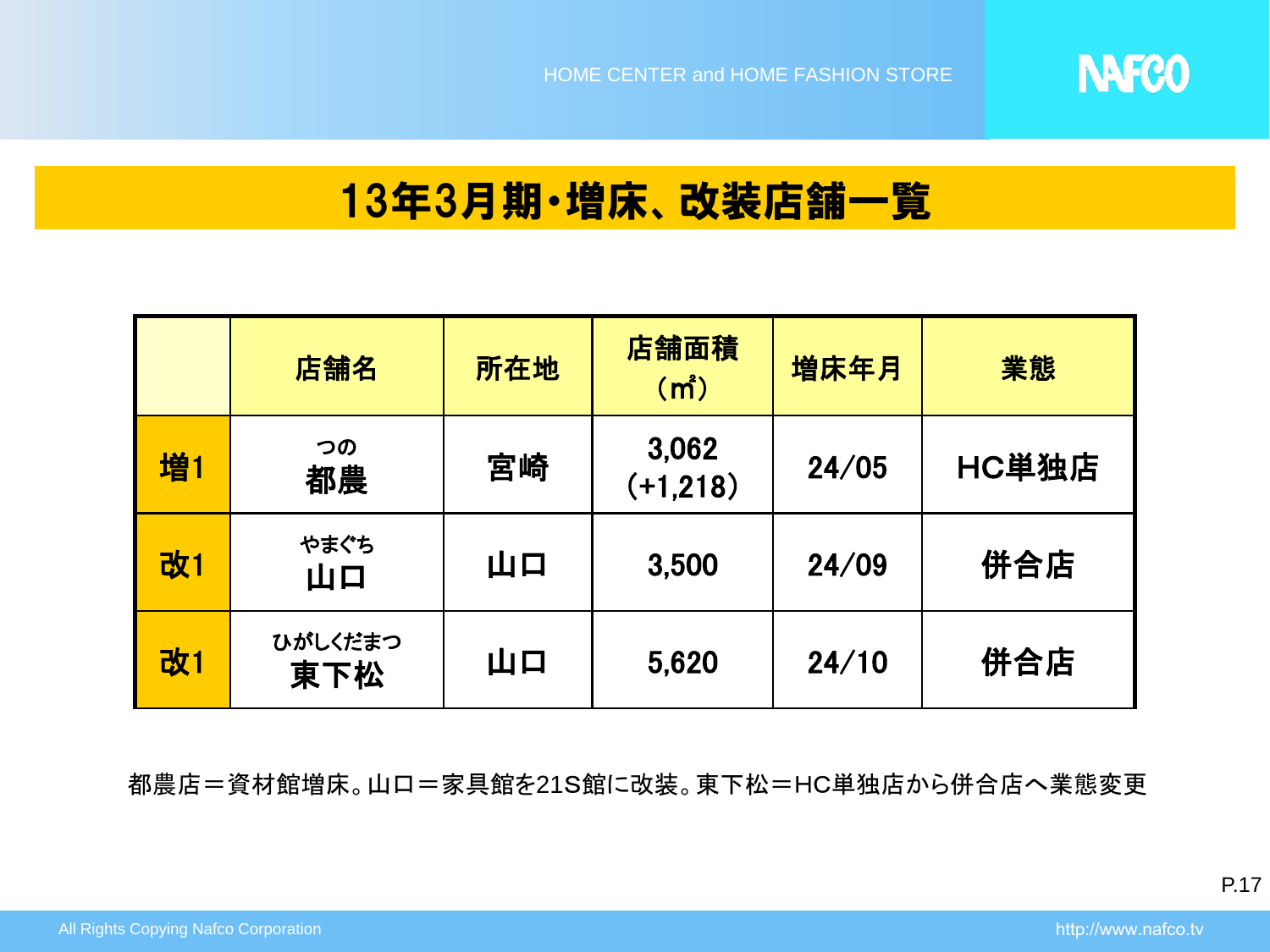#### HOME CENTER and HOME FASHION STORE

# **NAFCO**

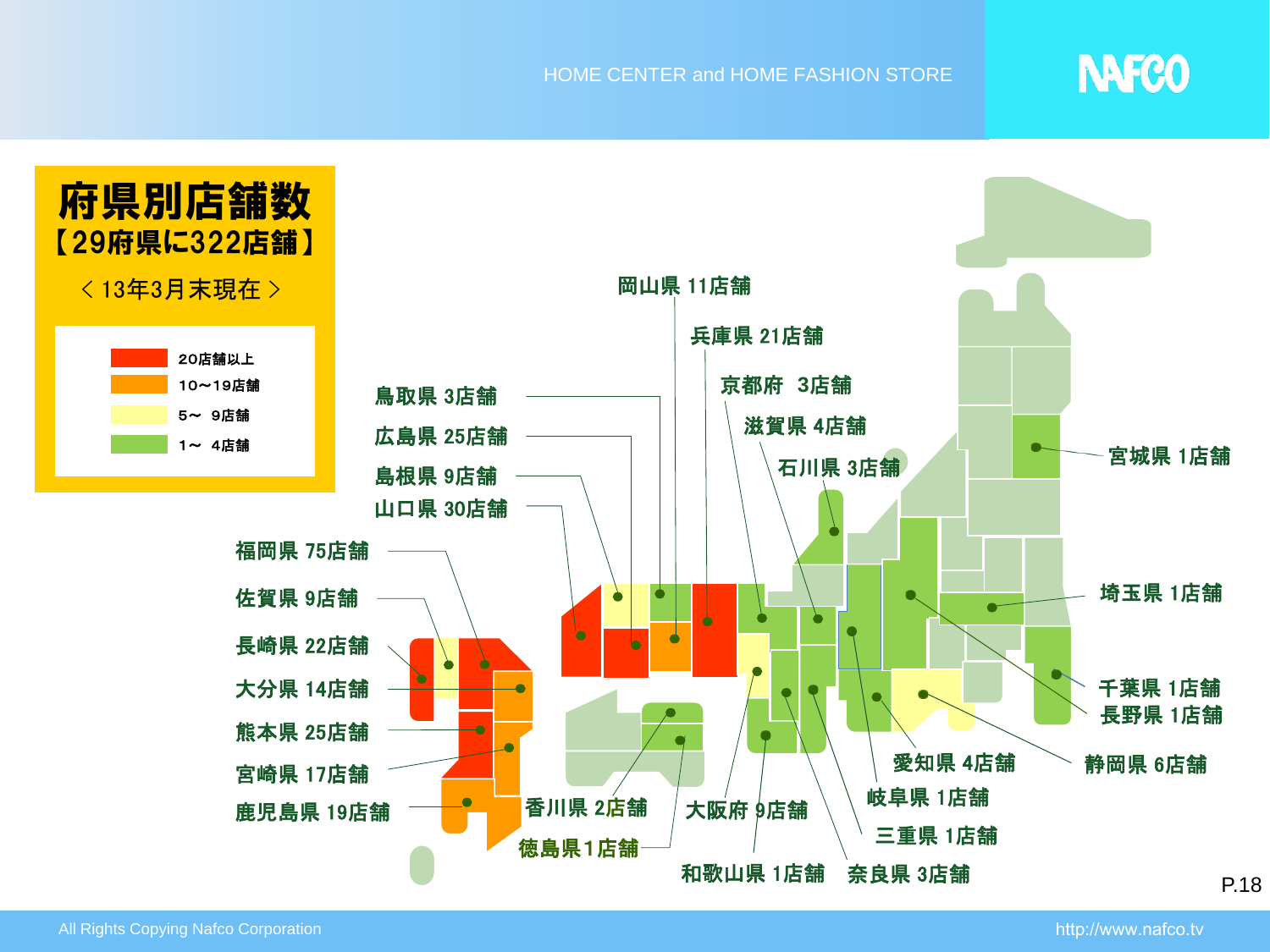

### 地区別店舗数の推移

|      | 2009年<br>3月期   | 2010年<br>3月期   | 2011年<br>3月期 | 2012年<br>3月期 | 2013年<br>3月末   |
|------|----------------|----------------|--------------|--------------|----------------|
| 九州地区 | 153            | 161            | 169          | 174          | 181            |
| 中国地区 | 65             | 68             | 70           | 73           | 78             |
| 四国地区 | $\overline{2}$ | $\overline{2}$ | 3            | 3            | 3              |
| 関西地区 | 21             | 23             | 35           | 39           | 42             |
| 中部地区 | 4              | 4              | 5            | 8            | 15             |
| 関東地区 | 1              | 1              | 1            | 1            | $\overline{2}$ |
| 東北地区 | $\bf{0}$       | $\bf{0}$       | $\bf{0}$     | $\bf{0}$     |                |
| 合計   | 246            | 259            | 283          | 298          | 322            |

三重県は関西地区に分類しております。 P.19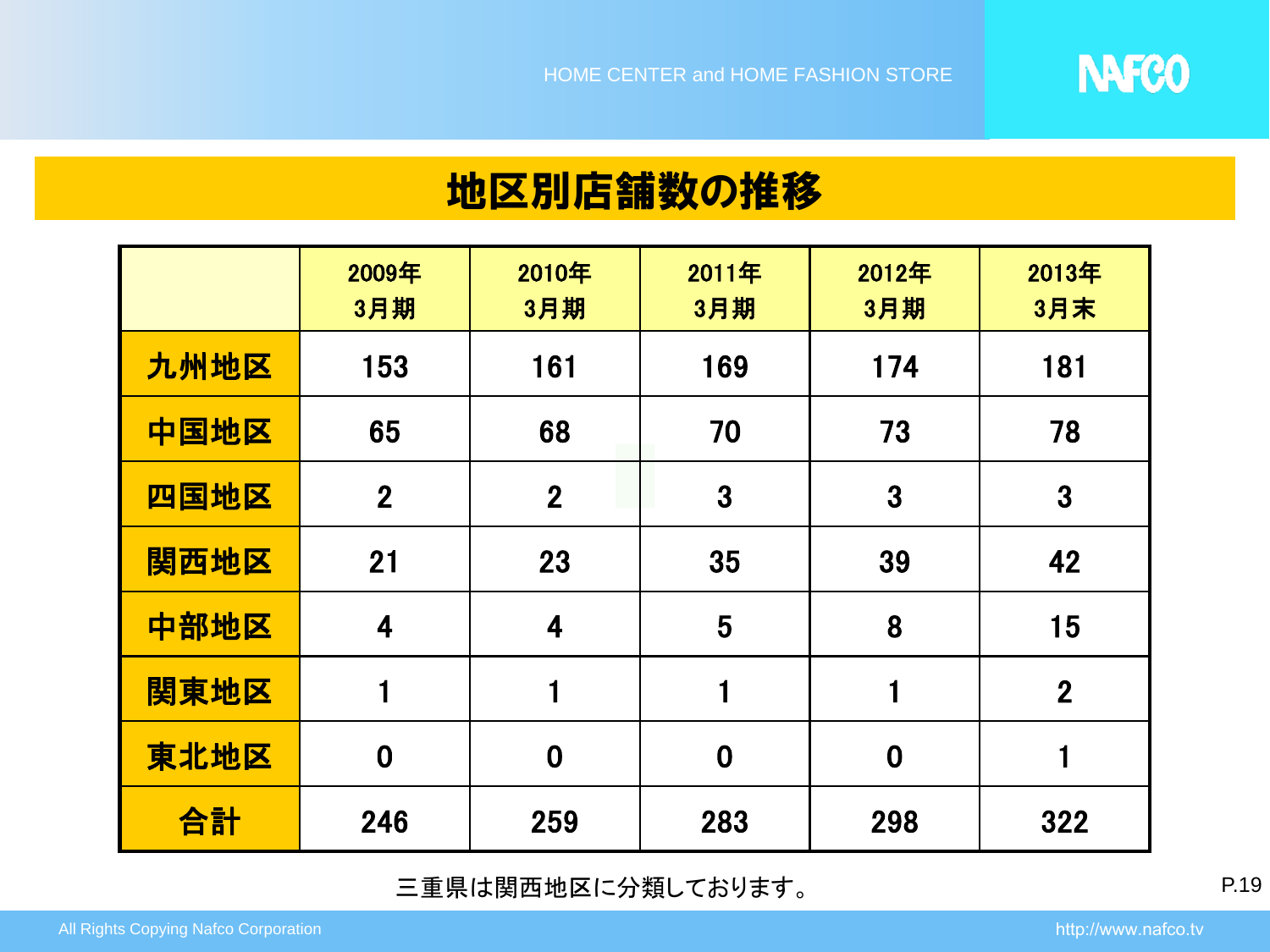

#### 売場面積の推移と設備投資額 (単位:百万円)

|          | 売場面積(m <sup>2</sup> ) | 店舗投資額(百万円) |  |  |
|----------|-----------------------|------------|--|--|
| 2007年3月期 | 954,835               | 6,810      |  |  |
| 2008年3月期 | 1,044,824             | 6,693      |  |  |
| 2009年3月期 | 1,153,948             | 13,249     |  |  |
| 2010年3月期 | 1,222,757             | 8,065      |  |  |
| 2011年3月期 | 1,336,630             | 8,221      |  |  |
| 2012年3月期 | 1,411,807             | 8,829      |  |  |
| 2013年3月期 | 1,520,041             | 9,745      |  |  |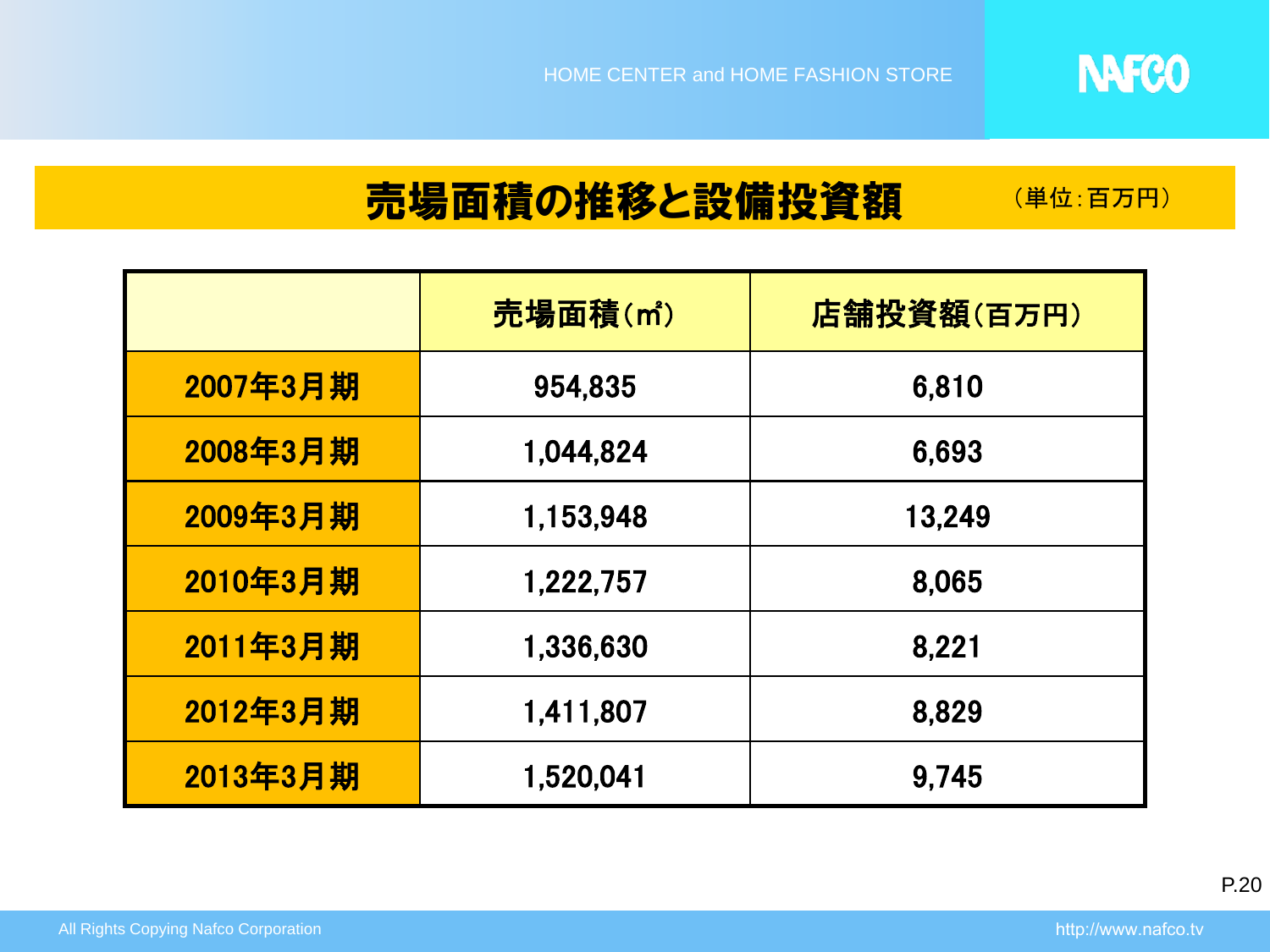商品別売上構成



**NAFCO** 

P.21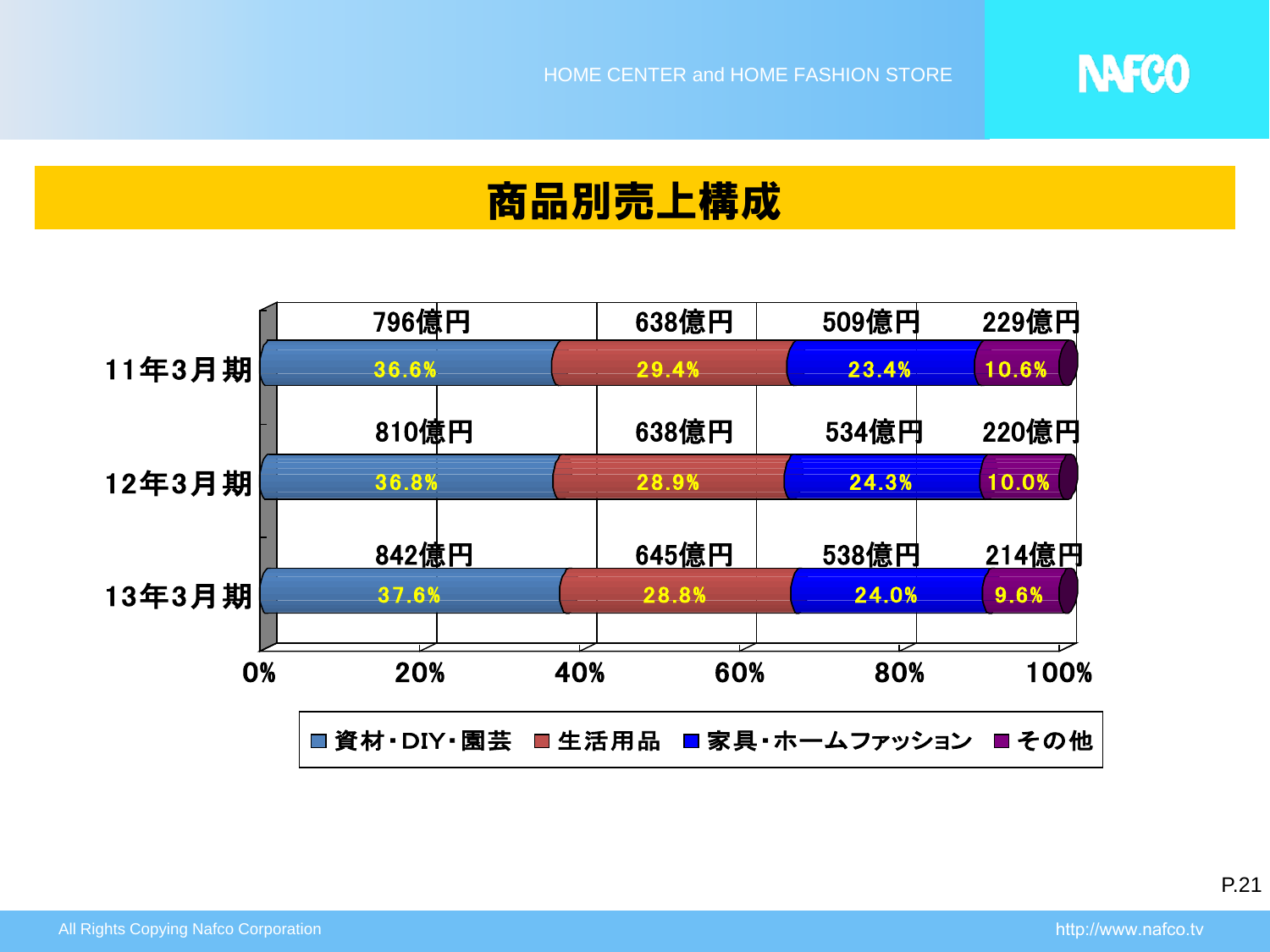

株 式

|              | 12年3月期      | <b>13年3月期</b> |
|--------------|-------------|---------------|
| 資本金          | 3,538,022千円 | 3,538,022千円   |
| 発行済株式総数      | 29,784,400株 | 29,784,400株   |
| 1株当たり当期純利益   | 212円24銭     | 229円17銭       |
| 1株当たり純資産     | 3,801円16銭   | 3,996円06銭     |
| 1株当たり配当金(年間) | 35円         | 36H           |

参考 : 従業員数 1,588人 (外、平均臨時雇用者数 6,527人)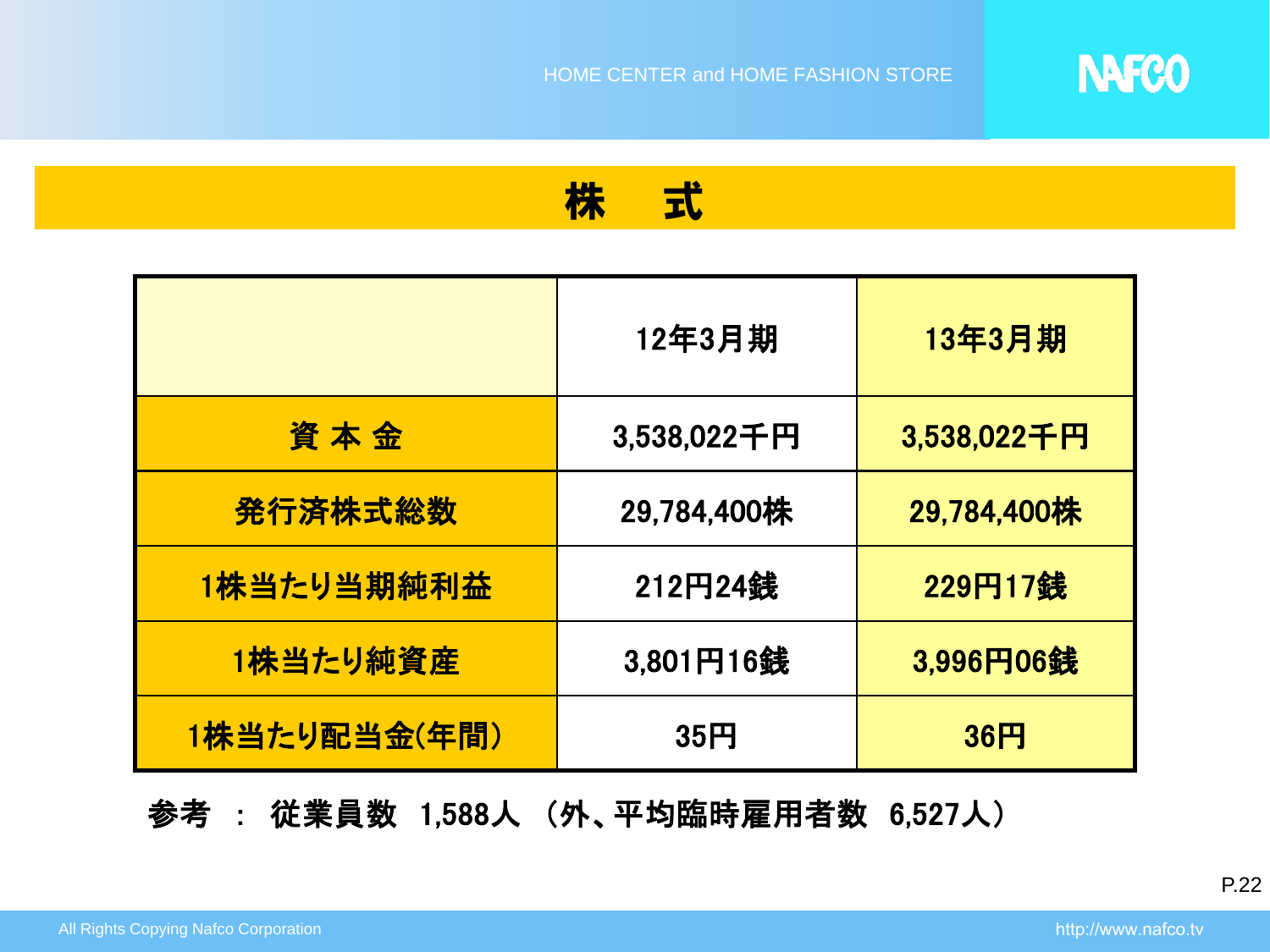

# 2014年3月期の計画

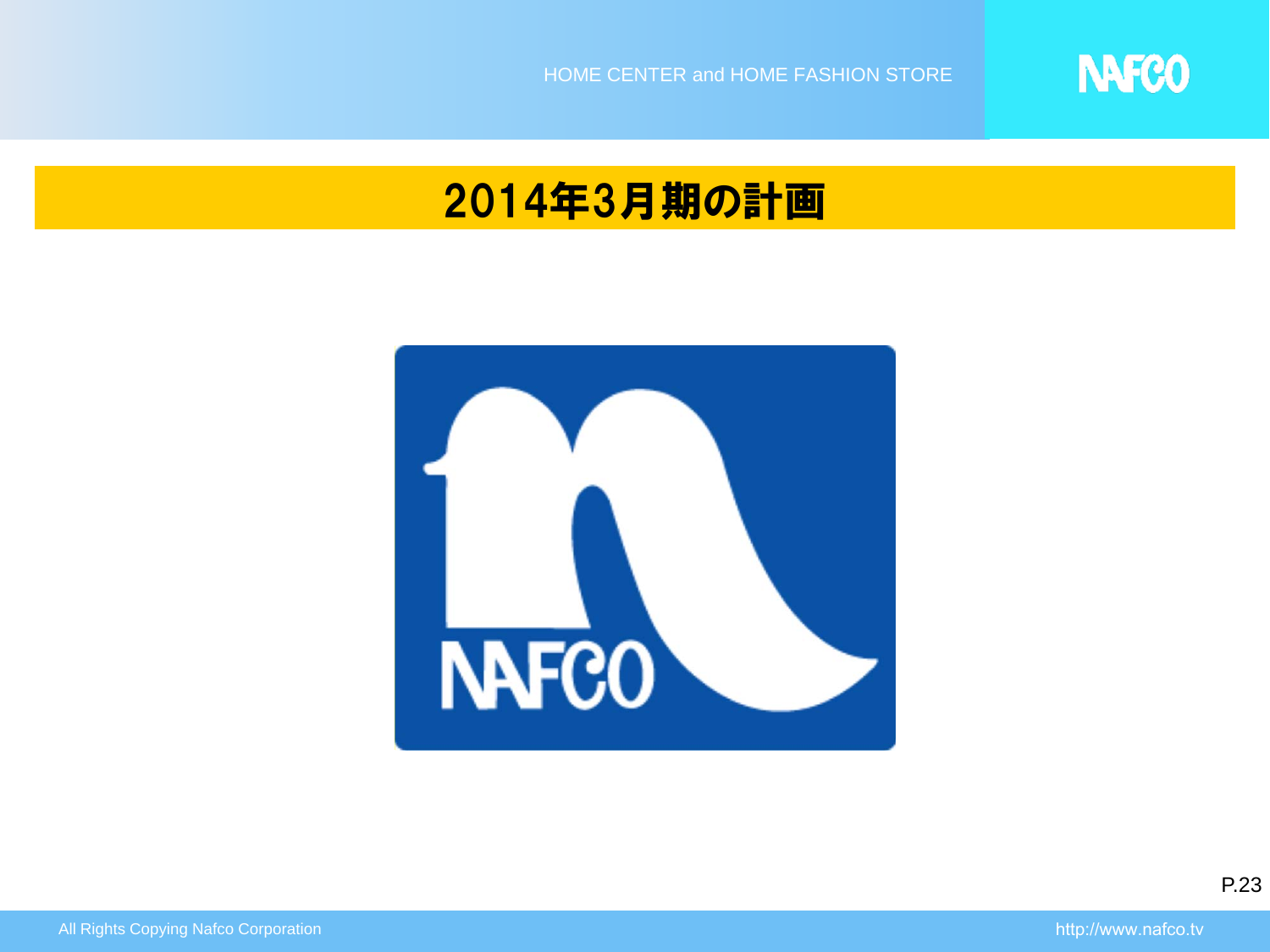(単位:百万円)

**NAFCO** 

# 2014年3月期業績予想

|       | 13年3月期<br>実績 | 14年3月期<br>計画 | 14年3月期<br>(上期計画) | 構成比<br>% | 前期比<br>% |
|-------|--------------|--------------|------------------|----------|----------|
| 売上高   | 224,122      | 234,000      | (118,900)        | 100.0    | $+4.4$   |
| 営業利益  | 11,253       | 13,100       | (7,730)          | 5.6      | $+16.4$  |
| 経常利益  | 11,558       | 13,300       | (7,830)          | 5.7      | $+15.1$  |
| 当期純利益 | 6,825        | 7,200        | (4,220)          | 3.1      | $+5.5$   |

※構成比は年間計画分を掲載しています。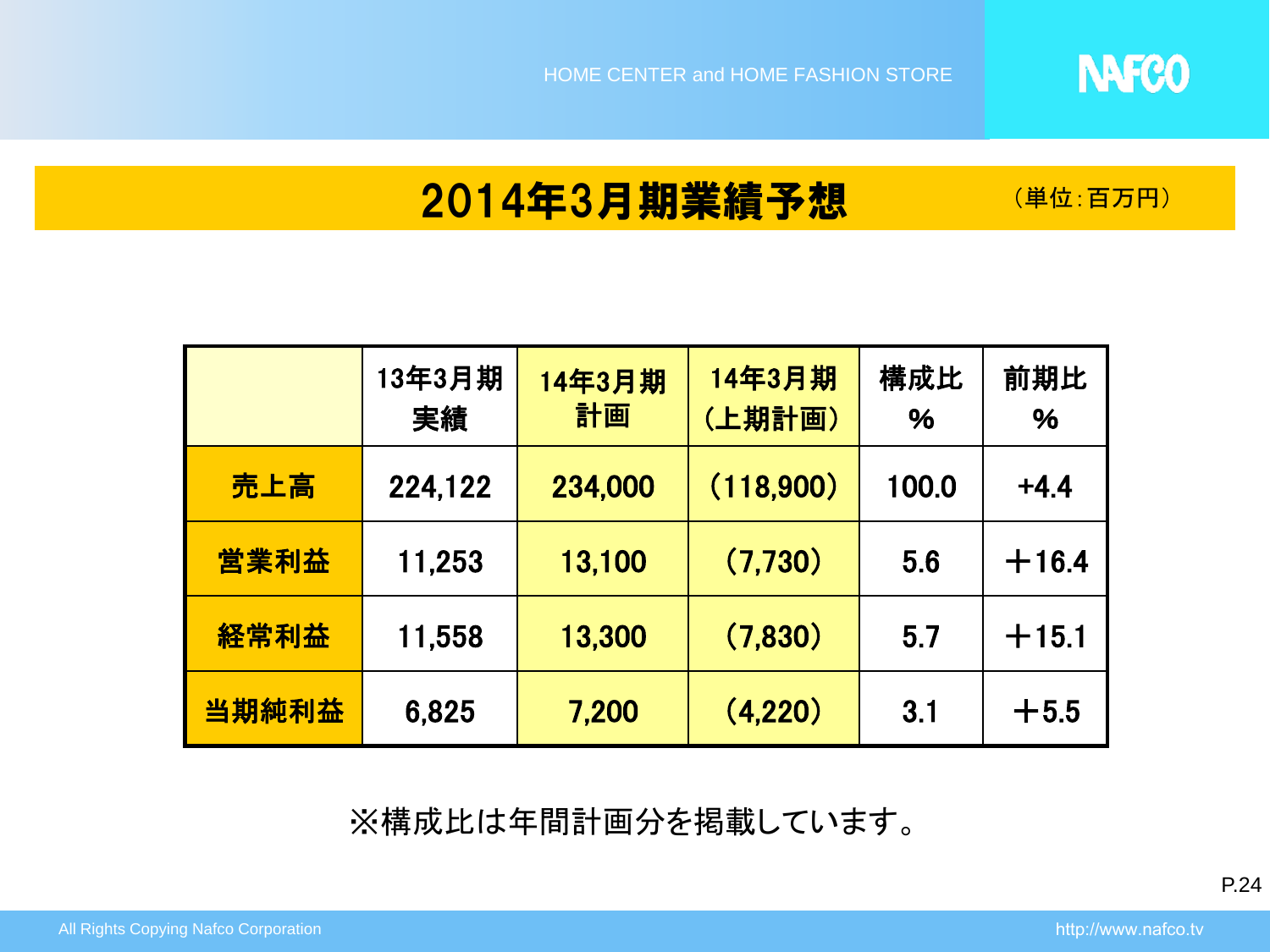

## 2014年3月期の目標

- 1.増収増益(通期)
	- 売上高 2,340億円 全 店ベース +4.4% 既存店ベース ± 0%

### 2.新店計画

### 新店 30店舗

【業態別】 併合店 6 店舗 HC単独店 19 店舗 小型HC 2店舗 21S店 3 店舗 【地区別】 九州地区=9店舗 中国地区=9店舗 四国地区=1店舗 関西地区=6店舗 中部地区=5店舗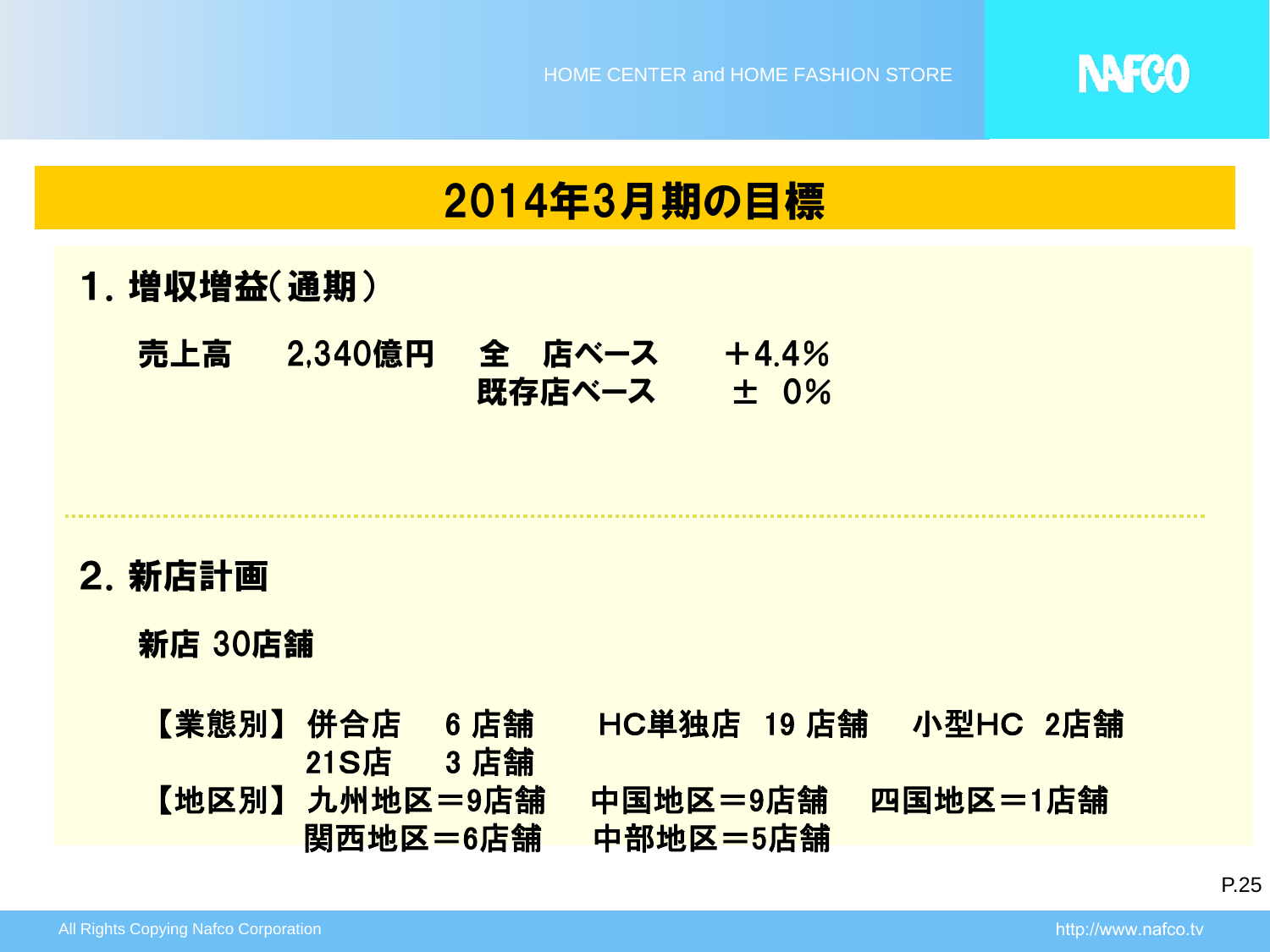

# 14年3月期・新規開店店舗一覧

|                         | 店舗名      | 所在地 | 店舗面積(m <sup>2</sup> ) | 開店年月  | 業態         |
|-------------------------|----------|-----|-----------------------|-------|------------|
| 1                       | 広島ベイサイド  | 広島  | 12,018                | 13/04 | 併合店        |
| $\overline{\mathbf{2}}$ | 浜岡       | 静岡  | 5,336                 | 13/04 | HC単独店      |
| $\overline{\mathbf{3}}$ | 21Sイオン高松 | 香川  | 2.941                 | 13/04 | <b>21S</b> |
| 4                       | 北赤磐      | 岡山  | 999                   | 13/04 | 300坪型HC    |
| 5                       | 白木       | 広島  | 1,663                 | 13/05 | HC単独店      |
| 6                       | 志布志      | 鹿児島 | 4.313                 | 13/05 | HC単独店      |